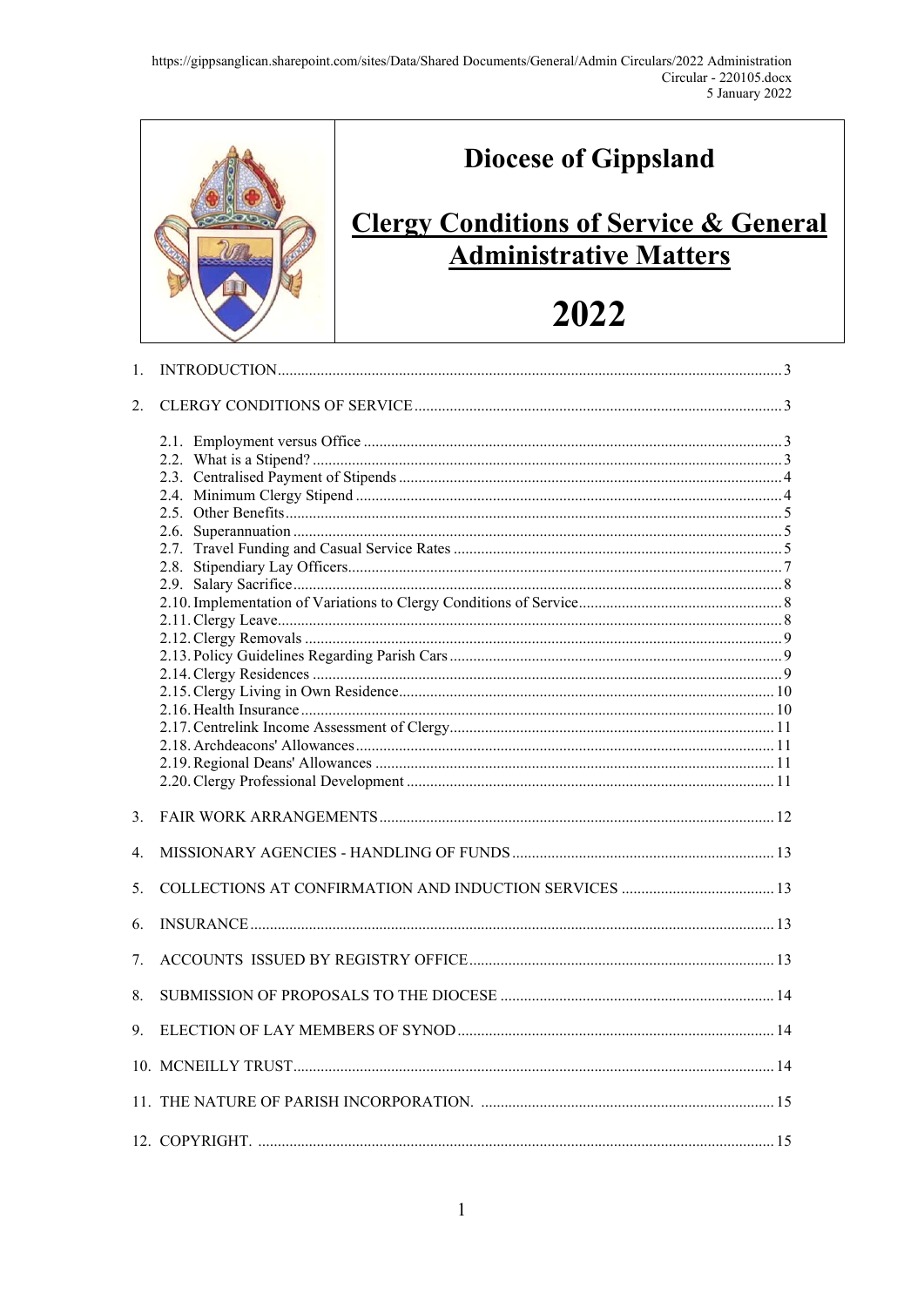## **Attachments**

| Attachment A |                                                                  |  |
|--------------|------------------------------------------------------------------|--|
| Attachment B |                                                                  |  |
| Attachment C | Guidelines Relating to the Construction and Alteration of Church |  |
| Attachment D |                                                                  |  |
| Attachment E | APBA Copyright Licence for Parishes & Rules for the Reproduction |  |
| Attachment F | Guidelines on Clergy Occupancy of Church-owned                   |  |
| Attachment G |                                                                  |  |
| Attachment H |                                                                  |  |
| Attachment I |                                                                  |  |
| Attachment J |                                                                  |  |

*Issued by the Registrar, Diocese of Gippsland, PO Box 928, Sale Vic 3853 Phone - (03) 5144 2044 Email – [registrar@gippsanglican.org.au](mailto:registrar@gippsanglican.org.au) Website - http://www.gippsanglican.org.au 5 January 2022*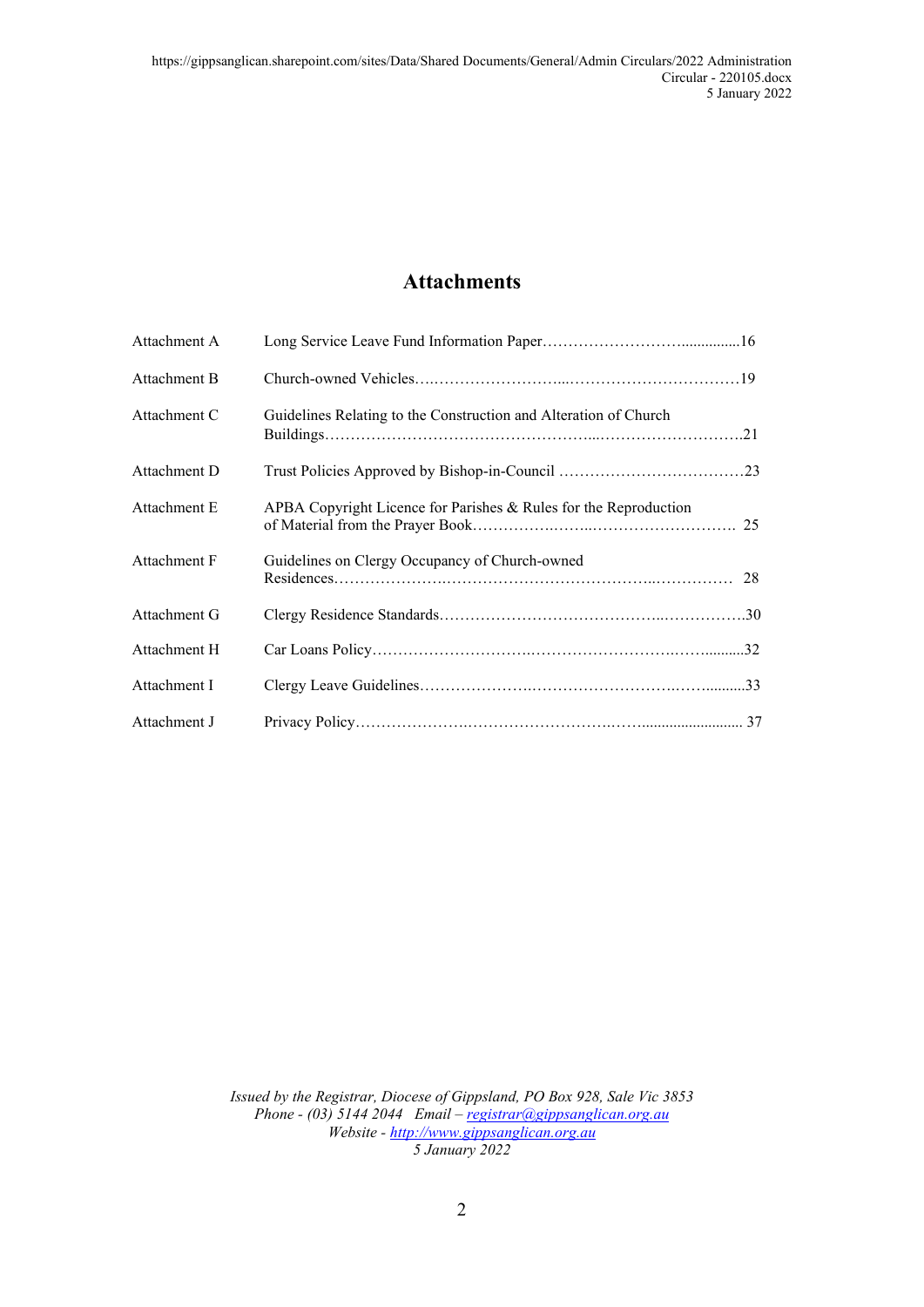## **1. INTRODUCTION**

The purpose of the circular is to provide advice to clergy and parish officers of essential information relating to a wide range of administrative arrangements in operation within Diocese. It is not exhaustive and the range of matters will be added to from time to time.

Any comments would be appreciated.

## <span id="page-2-0"></span>**2. CLERGY CONDITIONS OF SERVICE**

### **2.1 Employment versus Office**

For many years there has been debate about the way in which clergy hold tenure. Legal advice is that clergy (who are not assistant clergy) are office holders rather than employees of a parish or of the Diocese. This legal position is holding less clarity as time progresses and it is anticipated that this legal advice will change, with clergy being deemed to be employees of the Diocese. This makes a difference in some legal matters but there are also many ways in which clergy are treated as employees. For example, PAYG tax, fringe benefits, 'employer' contributions to superannuation and long service leave.

### **2.2 What is a Stipend?**

A stipend is a form of payment given to clergy to permit them to devote themselves to their ministry. The stipend is a 'monetary allowance' rather than a salary or fee for services rendered. It needs to be distinguished from a salary or wage.

A salary is remuneration for work carried out, usually on the basis of an assessment of the value of the kind of work in question. A stipend, while paid to clergy in a general way for their ministerial work, is not to be construed as a payment for a particular work, e.g. particular duties or particular hours of work.

The relationship between employer and employee is contractual in the case of a salary and covenantal in the cases of a stipend.

The relationship between a parish and a member of the clergy is covenantal; a congregation covenants to pay a stipend to a minister and the minister covenants to fulfil a ministerial role as agreed between the Bishop, the Bishop-in-Council and the parish, but that minister is, strictly speaking, not accountable to the parish but to the Bishop.

### *The requirement of a just and equitable stipend*

Ministers should be paid a fair and adequate stipend. This follows from the idea that relationships in daily life should be built on the principles of equity and justice. It would not be just to pay a stipend that was inadequate for the legitimate needs of a minister. Neither would it be just to insist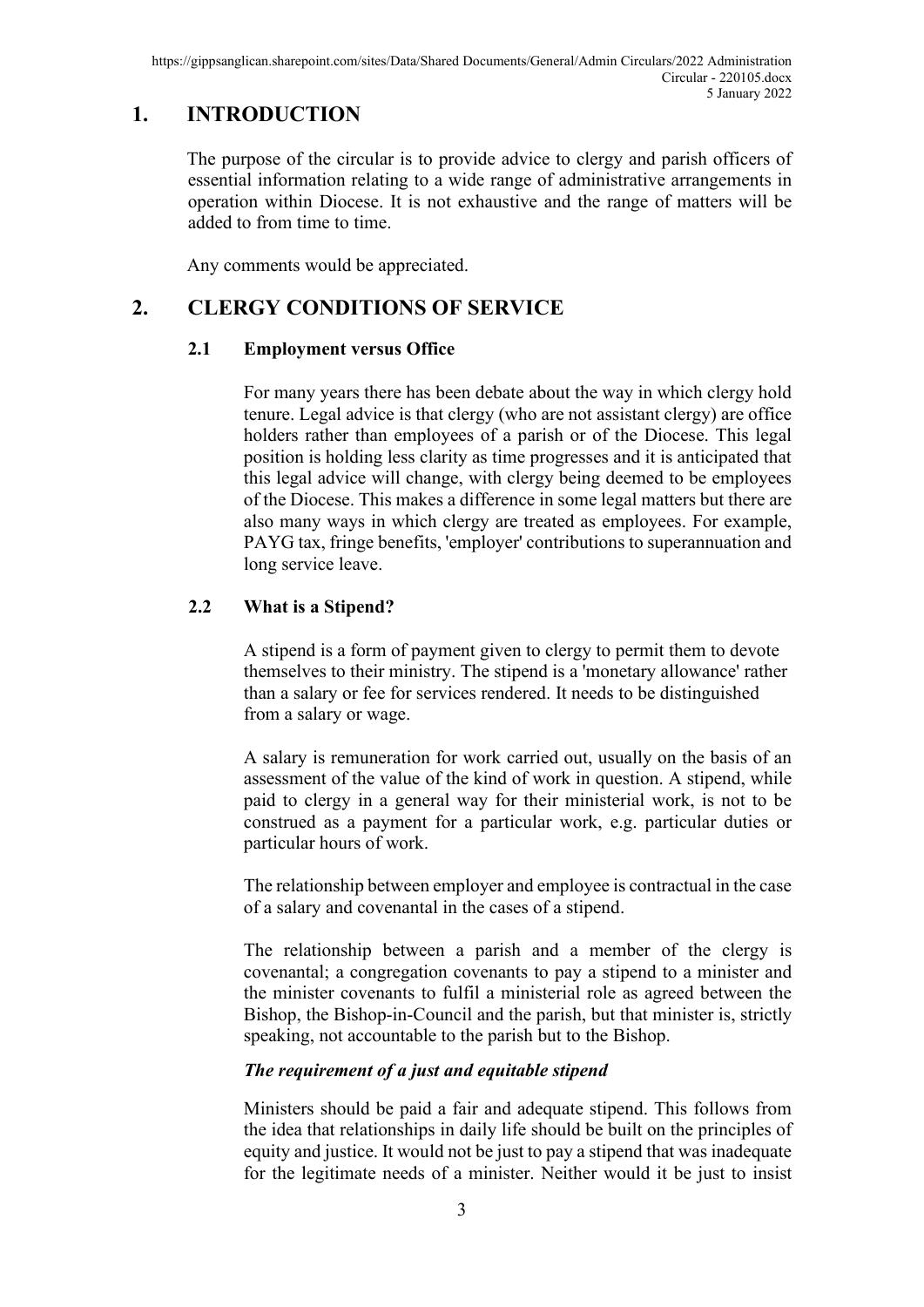upon a stipend which, by reasonable standards, exceeded the church's capacity to pay.

A fair stipend will have regard to the general quality of life of a nation and reflect the average wage of a nation, calculated in an accepted way. It will recognise that sacrifices of income and other advantages will often have been made or continue to be made by ministers and by those who support ministry. It will recognise that ministry requires a high level of gifts and skills, even though it will not be set on these criteria alone, unlike other professions.

An adequate stipend will be sufficient to cover the living expenses of ministers, their spouses and families, relative to the community in which they minister. Living expenses are highly individual; what one family regards as a necessity might be regarded by another as a luxury. Nonetheless, judgements have to be made by Bishop-in-Council about reasonable and standard living expenses across Gippsland.

Stipends and other clergy conditions of Service are based on the *Guidelines for the Remuneration of Parish Clergy and Lay Ministers* at Attachment D. These guidelines were endorsed by General Synod in October 2004.

#### **2.3 Centralised Payment of Stipends**

Clergy stipends and the salaries of most lay staff are paid through the Registry Office on or before the  $15<sup>th</sup>$  of each month.

Stipend and other payments are recovered from parishes by means of an invoice at the end of each month. Stipend and travel payments are charged in advance and other payments such as superannuation and long service leave are charged in arrears.

| Category                                           | Percentage | <b>Minimum</b><br><b>Stipend</b> | Increase<br>From<br>2020 |
|----------------------------------------------------|------------|----------------------------------|--------------------------|
| Persons in Orders in<br>Charge of a Parish **      | 100%       | $$62,402$ pa                     | $2.0\%$                  |
| Person in second and<br>subsequent years in orders | 90%        | $$56,162$ pa                     | $2.0\%$                  |
| Person first year in orders                        | 80%        | \$49.921 pa                      | $2.0\%$                  |

### **2.4 Minimum Clergy Stipend Effective from 1 January 2020**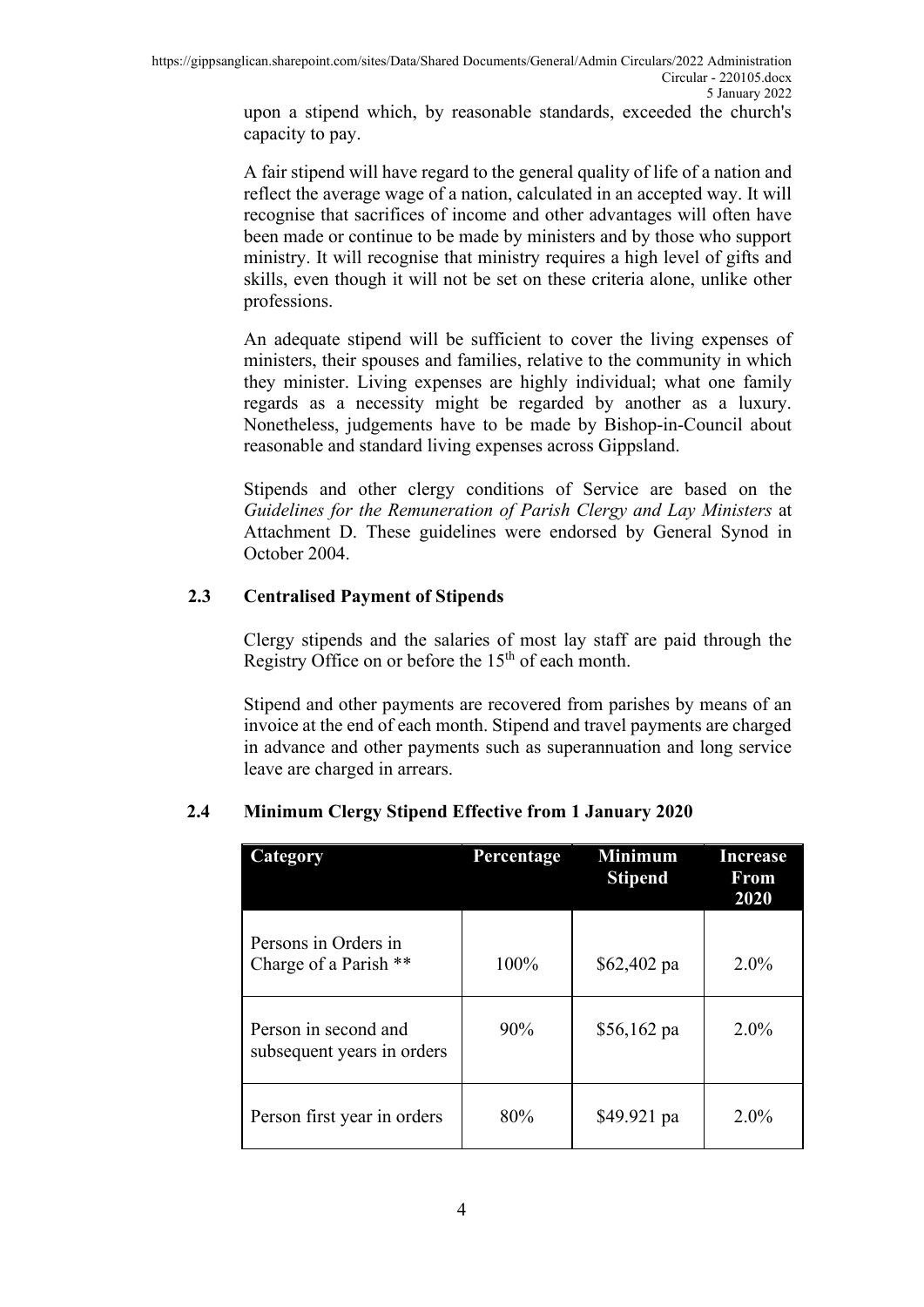This is equivalent to the "in charge" stipend applying in the Diocese of Melbourne.

#### **2.5 Other Benefits**

Clause 11 of the Stipends, Remuneration and Allowances Act 1994 provides that the total costs of heating, lighting and telephone calls (except personal long distance calls but including internet connection fees) are payable by the parish for an incumbent or assistant minister. A residence is also provided along with the cost of travel.

#### **2.6 Superannuation**

Most clergy in the Diocese belong to the *Australian Super,* however a small number belong to other funds. Employer and employee contributions are forwarded to superannuation funds on a monthly basis.

The current superannuation contribution rates are as follows:

Parish –  $15%$ 

Clergy – 10% (by salary sacrifice and determined by Bishop-in-Council under Section 13 of *The Clergy Superannuation Benefits Act 1979*)

Superannuation contributions are calculated on the basis of the cash stipend only. The reason that employer superannuation contributions are paid in excess of the SGC rate (9.5%) on behalf of clergy is to reflect the full clergy stipend package which includes not only the cash stipend but also housing, travel and other benefits.

#### **2.7 Travel Funding & Casual Services**

There are three components to travel funding as follows:

- Car Replacement
- Fixed Costs
- Kilometre Allowance.

These rates are unchanged from the previous year except for the fixed costs rate as they are in excess of those paid in the Diocese of Melbourne. The rates will be held at the current level until the Melbourne rates exceed rates paid in this Diocese.

### **2.7.1 Car Replacement**

An annual sum of **\$5,534** per annum for car replacement plus an additional **0.23 cents** for kilometres travelled in excess of 20,000 kilometres. An amount of **\$461.21** per month will be charged to parishes and credited to the Car Replacement Accounts for each clergy member held in the Diocesan Trust Accounts. Half of this amount may be used for car loan repayments. See *Car Loans Policy* at Attachment K.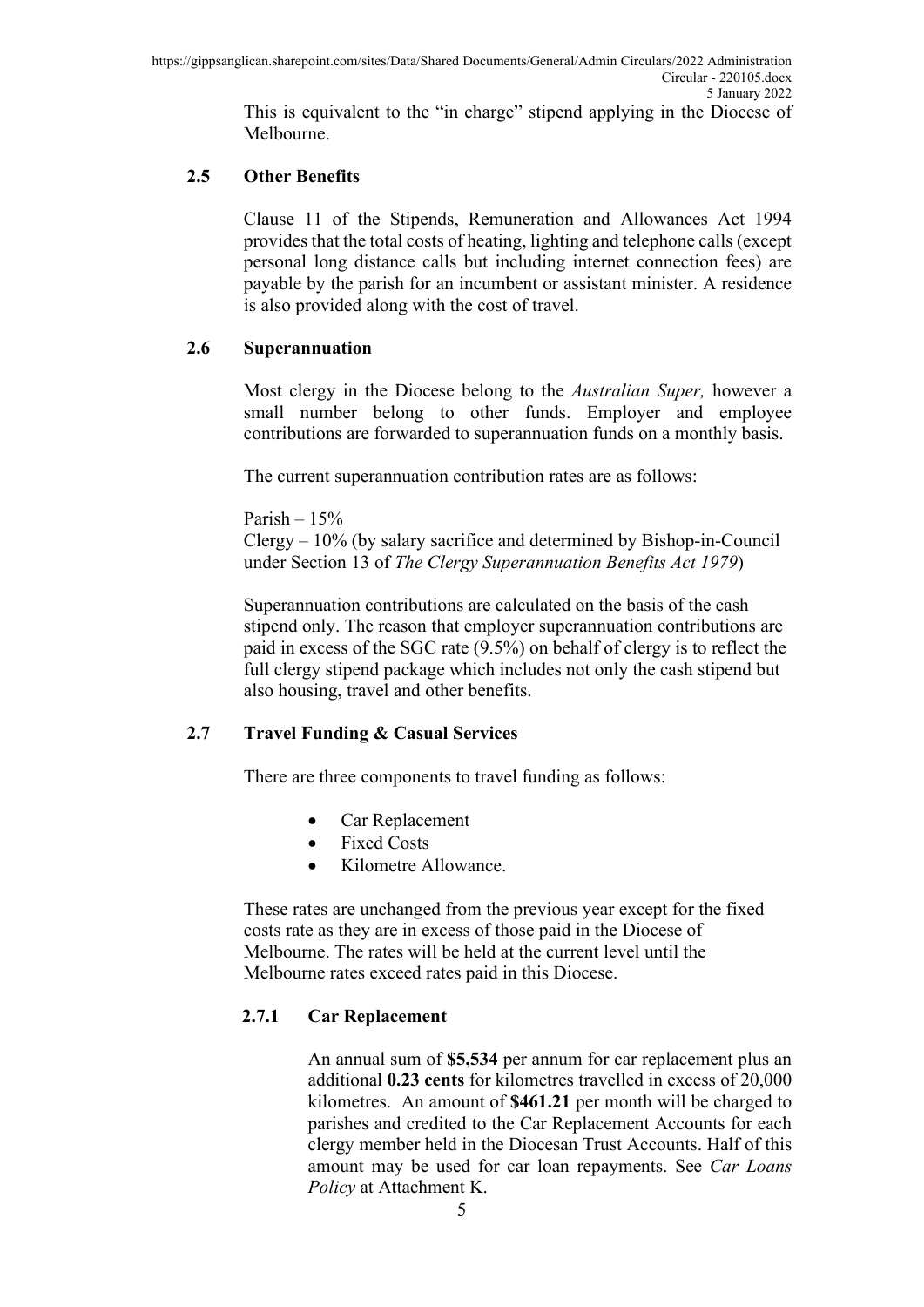### **2.7.2 Fixed Costs**

An annual sum of **\$1,385.73\*\*** is provided for fixed costs motor vehicle registration, insurance, servicing and RACV membership. This will be paid monthly either directly to the clergy member or retained and invested in a Trust Account and used to pay above items.

**\*\*** Percentage stipend increase based on CPI increase of 3.8% rounded up to the nearest \$5

### **2.7.3 Kilometre Allowance**

A flat rate of **23.0 cents** per kilometre.

To assist in arriving at appropriate figures, the following table may be of some assistance: -

| Agreed<br><b>Distance</b><br>(Kms) | Annual<br><b>Fixed Cost</b><br>Component | Annual<br>Vehicle<br>Replace. | Annual<br><b>Kms</b> | <b>Monthly</b><br>Fixed<br>Costs | <b>Monthly</b><br>Vehicle<br>Replace. | <b>Monthly</b><br><b>Kms</b> | <b>Total</b><br><b>Mthly</b><br>Paym't |
|------------------------------------|------------------------------------------|-------------------------------|----------------------|----------------------------------|---------------------------------------|------------------------------|----------------------------------------|
| 5.000                              | \$1,325.00                               | \$5,426.00                    | \$1,150.00           | \$110.42                         | \$452.17                              | \$95.83                      | \$658.42                               |
| 8.000                              | \$1,325.00                               | \$5,426.00                    | \$1,840.00           | \$110.42                         | \$452.17                              | \$153.33                     | \$715.92                               |
| 10.000                             | \$1,325.00                               | \$5,426.00                    | \$2,300.00           | \$110.42                         | \$452.17                              | \$191.67                     | \$754.26                               |
| 12.000                             | \$1,325.00                               | \$5,426.00                    | \$2,760.00           | \$110.42                         | \$452.17                              | \$230.00                     | \$792.59                               |
| 14.000                             | \$1,325.00                               | \$5,426.00                    | \$3,220.00           | \$110.42                         | \$452.17                              | \$268.33                     | \$830.92                               |
| 16.000                             | \$1,325.00                               | \$5,426.00                    | \$3,680.00           | \$110.42                         | \$452.17                              | \$306.67                     | \$869.26                               |
| 18.000                             | \$1,325.00                               | \$5,426.00                    | \$4,140.00           | \$110.42                         | \$452.17                              | \$345.00                     | \$907.59                               |

### **2.7.4 Casual Services**

The rates payable are as follows:

| One service                | \$84.00 |
|----------------------------|---------|
| <b>Additional Services</b> | \$42.00 |

Travelling allowance is paid at the casual travelling rate (see below).

### **2.7.5 Casual Travelling**

• Casual Travel and Occasional Services

A flat rate of **87.0** cents per km.

Parishes finding difficulty in paying this amount should contact the Bishop or the Registrar for assistance. Generally any assistance will be considered in cases where the travel involved is 100kms in total i.e. at least 50kms one-way.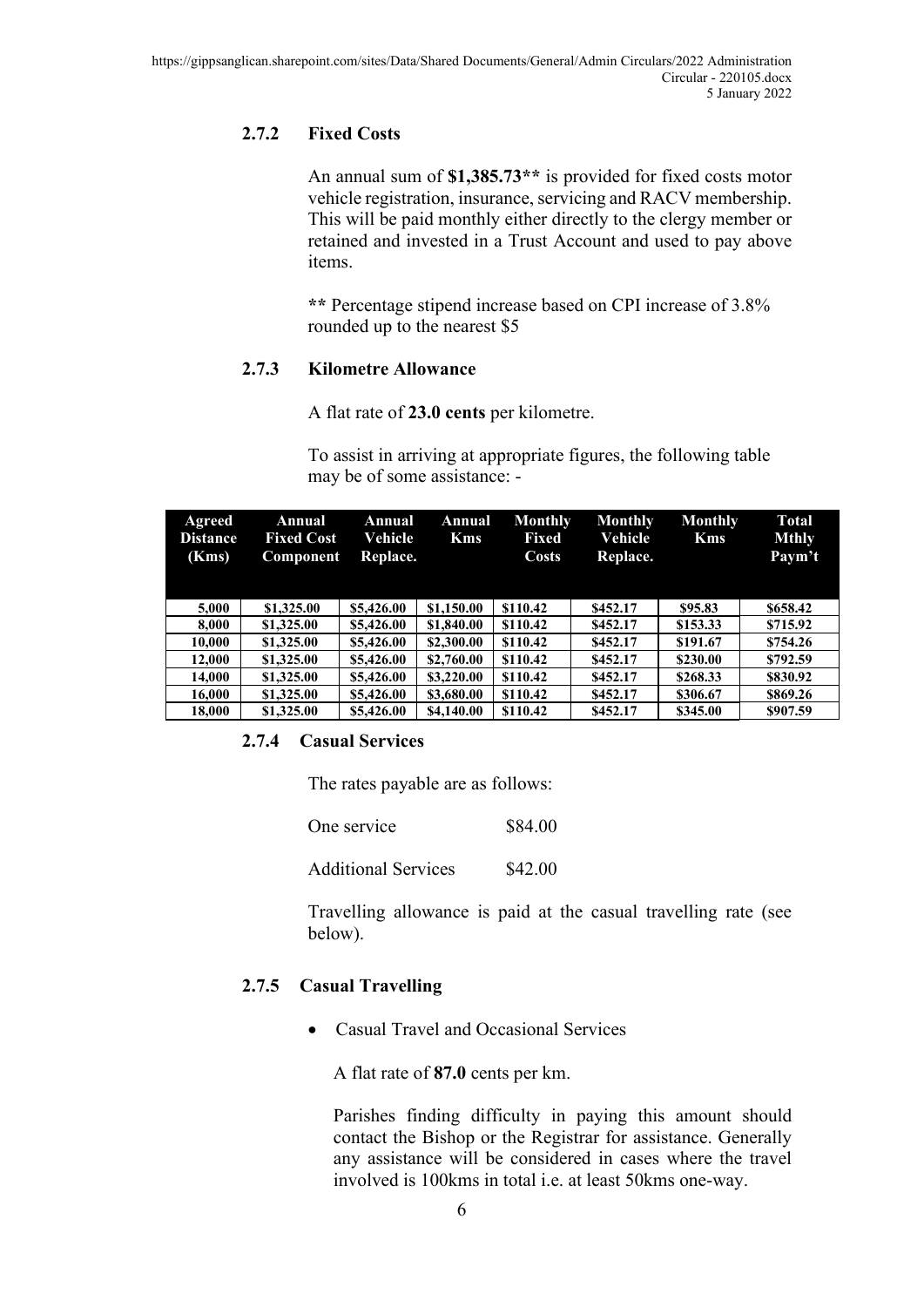#### • Extra Parochial Travel

Stipendiary clergy in receipt of a travelling allowance are paid for extra parochial travel at **23.0** cents per km.

#### **2.7.6 Out of Pocket Expenses – Honorary and Retired Clergy and Lay Ministers**

In parishes where retired clergy are resident in a parish and when lay ministers are used on a regular basis to take services at centres of the parish requiring significant travel, it is recommended that parishes provide some contribution to out-of-pocket expenses such as petrol. This is a matter for negotiation between the person concerned and the parish and a conversation should be initiated by the incumbent of the parish in the first instance.

#### **2.8 Stipendiary Lay Officers**

The determination for Stipendiary Lay Officers (pastoral workers, youth workers etc) is set out below for the assistance of parishes.

#### **From 1 January 2019**

| Category                                                                        | <b>Minimum</b><br><b>Stipend</b> | Increase |
|---------------------------------------------------------------------------------|----------------------------------|----------|
| Persons with appropriate qualifications or at<br>least 3 years work experience. | \$54,708 pa                      | $2.0\%$  |
| All others                                                                      | \$48,628 pa                      | $2.0\%$  |

#### **Part-Time Rate – Stipendiary Lay Officers**

Expressed as an hourly rate based on a 35-hour week, using one of the predetermined rates referred to under full time Stipendiary Officers.

#### **Travelling - Full Time Stipendiary Lay Officer**

The depreciation rate is **\$5,534pa**. The fixed cost component is **\$1,361pa**. The travelling rate is **23.0**cents per kilometre.

#### **Travelling - Part Time Stipendiary Lay Officer**

A flat rate of **87.0** cents per kilometre.

There is no entitlement under the provisions of Clergy Car Finance Act.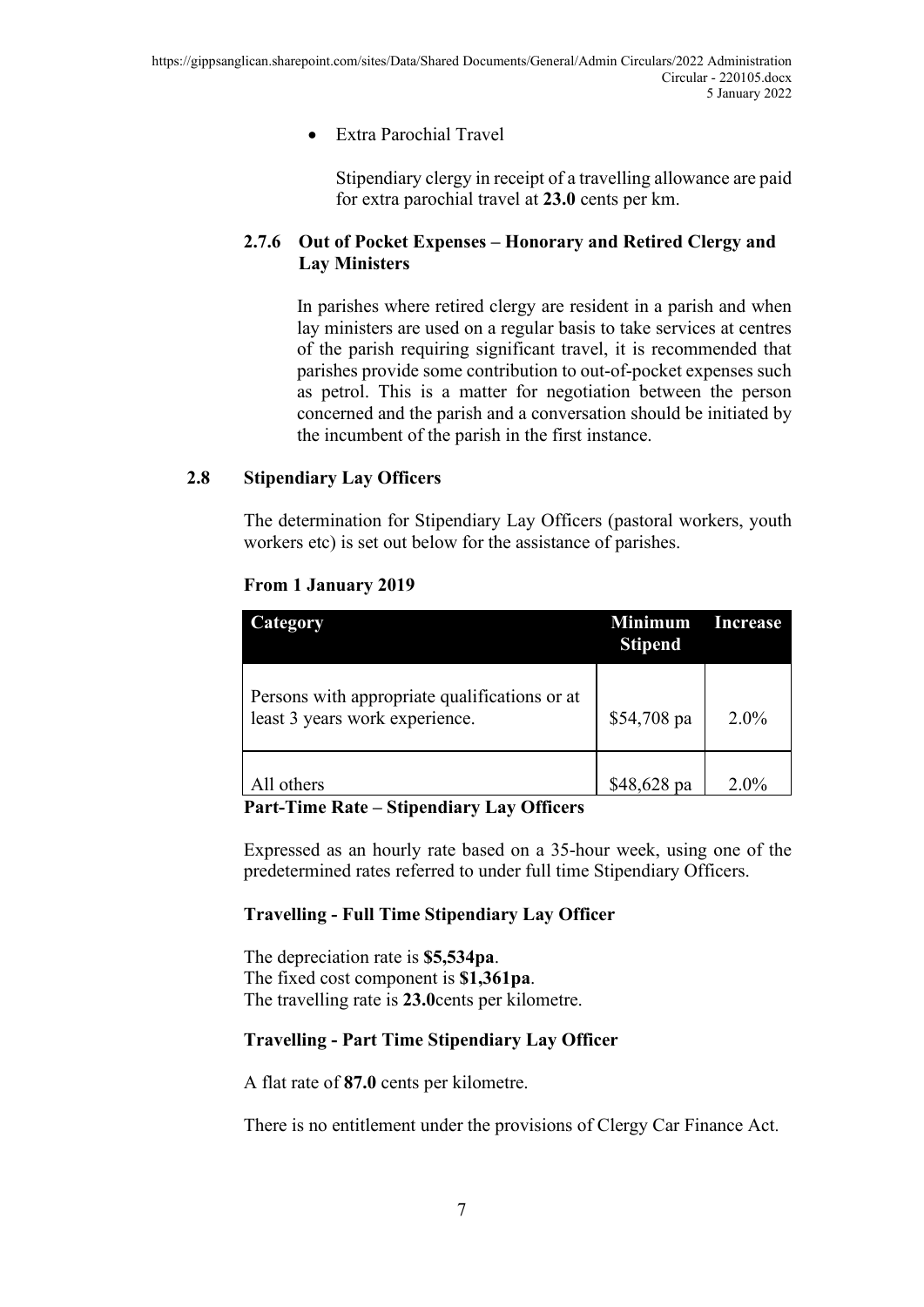### **2.9 Salary Sacrifice**

The salary sacrifice rate to remain at 30% of the total of the cash stipend amount, the value of housing and the "employer" contribution to superannuation. For 2022 the salary sacrifice amount will be based on the following:

| Stipend<br>Superannuation – Employer Contribution $(15%)$<br>Housing Value (as determined by the Diocese | \$62,402<br>\$9,360 |
|----------------------------------------------------------------------------------------------------------|---------------------|
| of Melbourne)                                                                                            | \$23,400            |
| <b>Total</b>                                                                                             | \$95,162            |
| Salary Sacrifice Amount (Fringe Benefits) $-30\%$                                                        | \$28,548            |

The guidelines for salary sacrifice are at Attachment D, paragraph 5.5ff. There are some variations in practice within the Diocese of Gippsland, namely:

- There is no limitation on what funds from the salary sacrifice account may be spent on provided it is legal of course;
- Arrangements are made directly with the Diocesan Office and not the parish;
- Receipts are not required to be produced for any expenditure but should be kept for tax purposes.

#### **2.10 Implementation of Variations to Clergy Conditions of Service**

Parish accounts issued by the Diocese as at the end of December 2021 will include these rates as they relate to the stipend and travelling payments made in January 2022.

Any Parish wishing to make any changes to the stipend arrangements relating to that parish should advise the Registrar as soon as possible. Travelling allowances are calculated on the agreed distance and this may be varied from time to time by agreement between the Incumbent and the Parish Council. The *Stipends, Remuneration and Allowances Act 1994* requires the Parish Council and the Incumbent or Assistant Minister to agree on a travelling distance annually. Any such adjustment should be advised to the Registrar for implementation.

The Bishop-in-Council reminds parishes which cannot meet the stipend and travelling payments to advise the Registrar or the Archdeacon as soon as possible.

#### **2.11 Clergy Leave**

See Clergy Leave Guidelines at Attachment L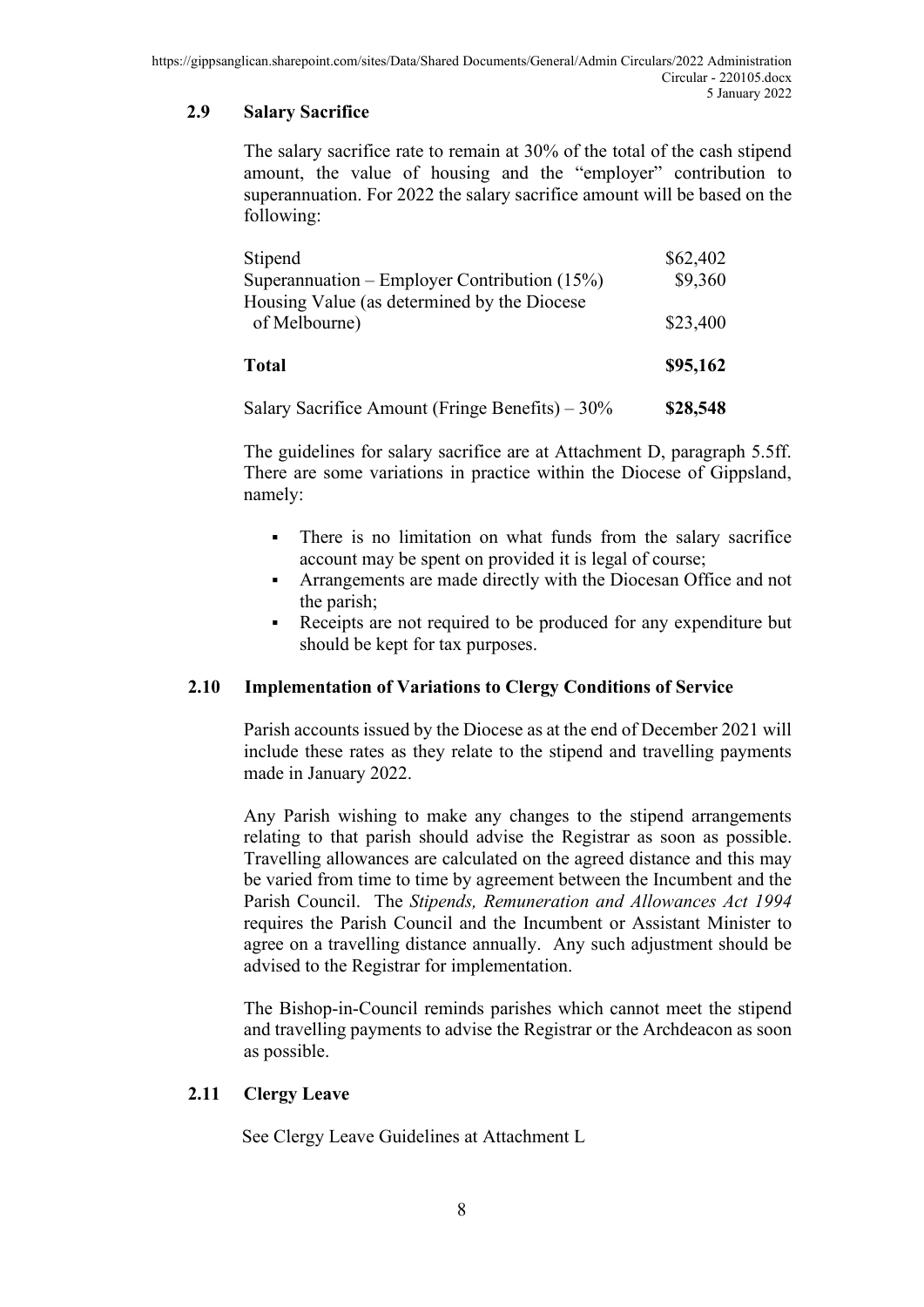### **2.12 Clergy Removals**

The costs associated with the removal of the furniture and effects of clergy are normally met from diocesan funds.

The amount payable in 2022 will be \$5,616.18 based on 9% of clergy stipend.

Any additional cost is shared equally between the Diocese and the parish (BIC Decision 11/03, 20 February 2003).

This arrangement usually applies to **clergy removals between parishes or from another Diocese** following an appointment arising from the Clergy Appointment Advisory Board process.

It also applies to **clergy on retirement** except that any costs incurred above the amounts referred to above are shared by the Diocese and the clergy member concerned (BIC Decision 358/05, 13 October 2005).

If desired, the cost of packing may be included in the quotation.

Clergy should obtain three quotations for consideration by the Registrar.

#### **It should be noted that the personal furniture and effects of clergy in transit are insured by the Diocese.**

#### **2.13 Policy Guidelines For Parish Purchase of Cars for Clergy**

See Attachment B

#### **2.14 Clergy Residences**

The following is an extract from the Parish Administration Act:

*32. (1) The relevant churchwardens of the parish must report to the parish council on any expenditure necessary to keep the rectory and residences of the incumbent and clergy of the parish in good order and repair.*

> *(2) The relevant churchwardens in the parish must inspect the rectory and other residences of the clergy of the parish at least once each year at a time convenient to the occupant of the rectory or residence.*

See also the following:

- Attachment H Guidelines on Clergy Occupancy of Church-owned residences (page 55)
- Attachment I Clergy Residence Standards (page 57)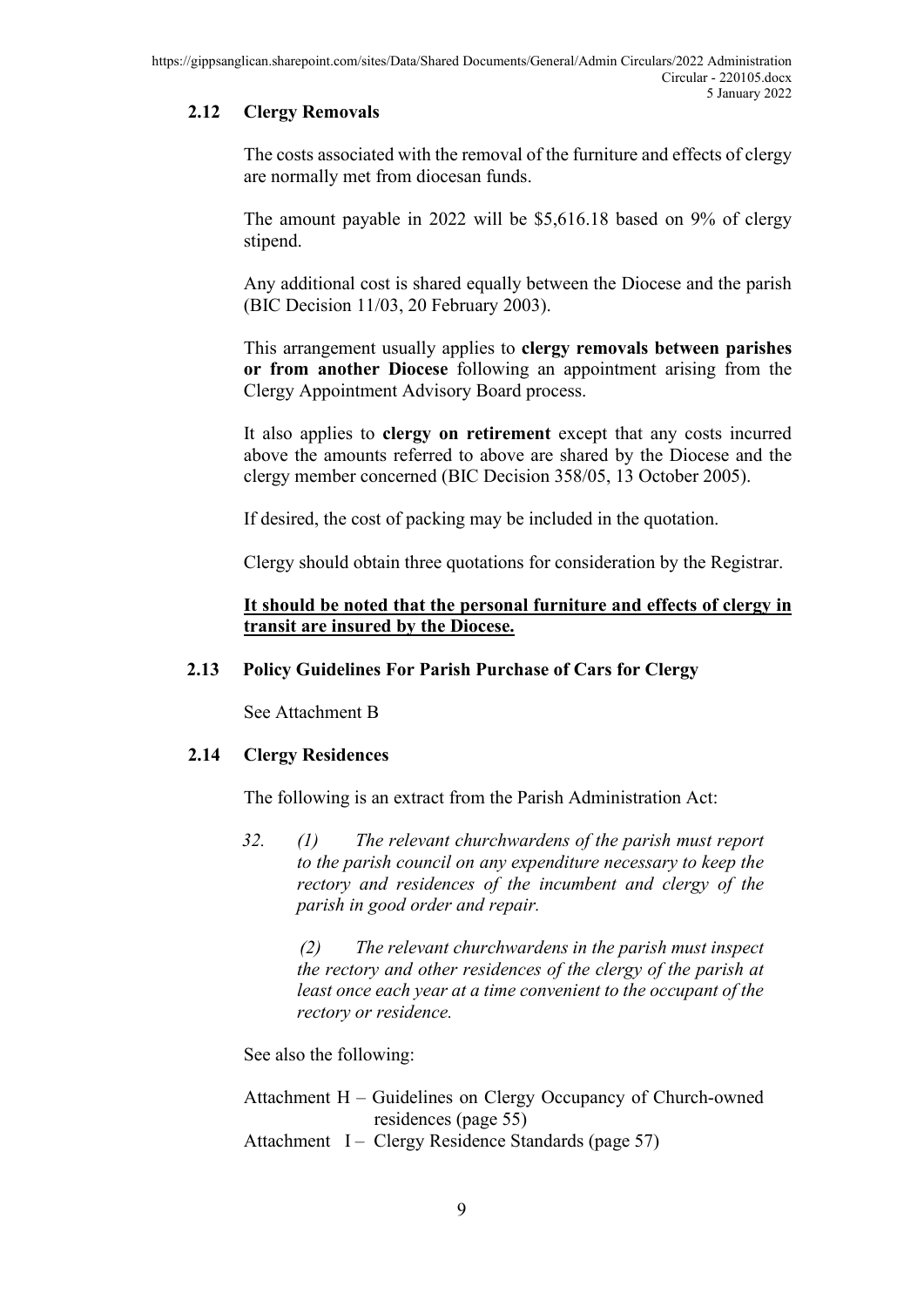### **2.15 Clergy Living in Own Residence**

Parish incumbents and other full-time clergy are normally required to live within the boundaries of the Parish in which they are licensed in church owned or leased residences.

However, there may be circumstances in which a member of the clergy may seek approval to live in his/her own accommodation in cases where a church-owned residence is available. Approval will be given by the Bishop in consultation with the archdeacon and the parish.

A housing benefit will be paid and calculated on two-thirds of the rental received on the church-owned residence which in most cases will be leased on the open market for a commercial rent.

As far as possible the housing benefit should not exceed the amount the parish would have to pay if the church owned residence was occupied by the clergy member bearing in mind that rates and land tax would be payable in these circumstances. The housing benefit should also not provide a financial incentive for clergy to choose this arrangement.

Before approval is given by the Bishop the following matters will be taken into account:

- a) The location of the house would need to be considered. Is it close enough from the parish to enable appropriate ministry to be delivered?
- b) Is the clergy member approaching retirement?
- c) Will the parish incur additional expenses under any proposed arrangements?
- d) Is there a market for leasing the rectory in particular location?
- e) If the rectory was leased, will its location create difficulties for parish activities and operations?

In the unusual circumstances where the church is unable to provide a residence for a clergy member the parish and the clergy member will negotiate the value of the housing benefit in consultation with the Bishop and the Registrar having in mind the particular circumstances. In general, the housing benefit would reflect the full rental value of a rectory standard residence in the particular location.

*(Bishop-in-Council Decision 12 December 2013)*

#### **2.16 Health Insurance**

A corporate program has been put in place with *Latrobe Health Services* for stipendiary clergy and lay people employed by the Church. Clergy who hold a PTO or retired lay employees are also included. This program provides cheaper premium rates principally because of group buying and because the Diocese pays the excess on any hospital costs. Enquiries may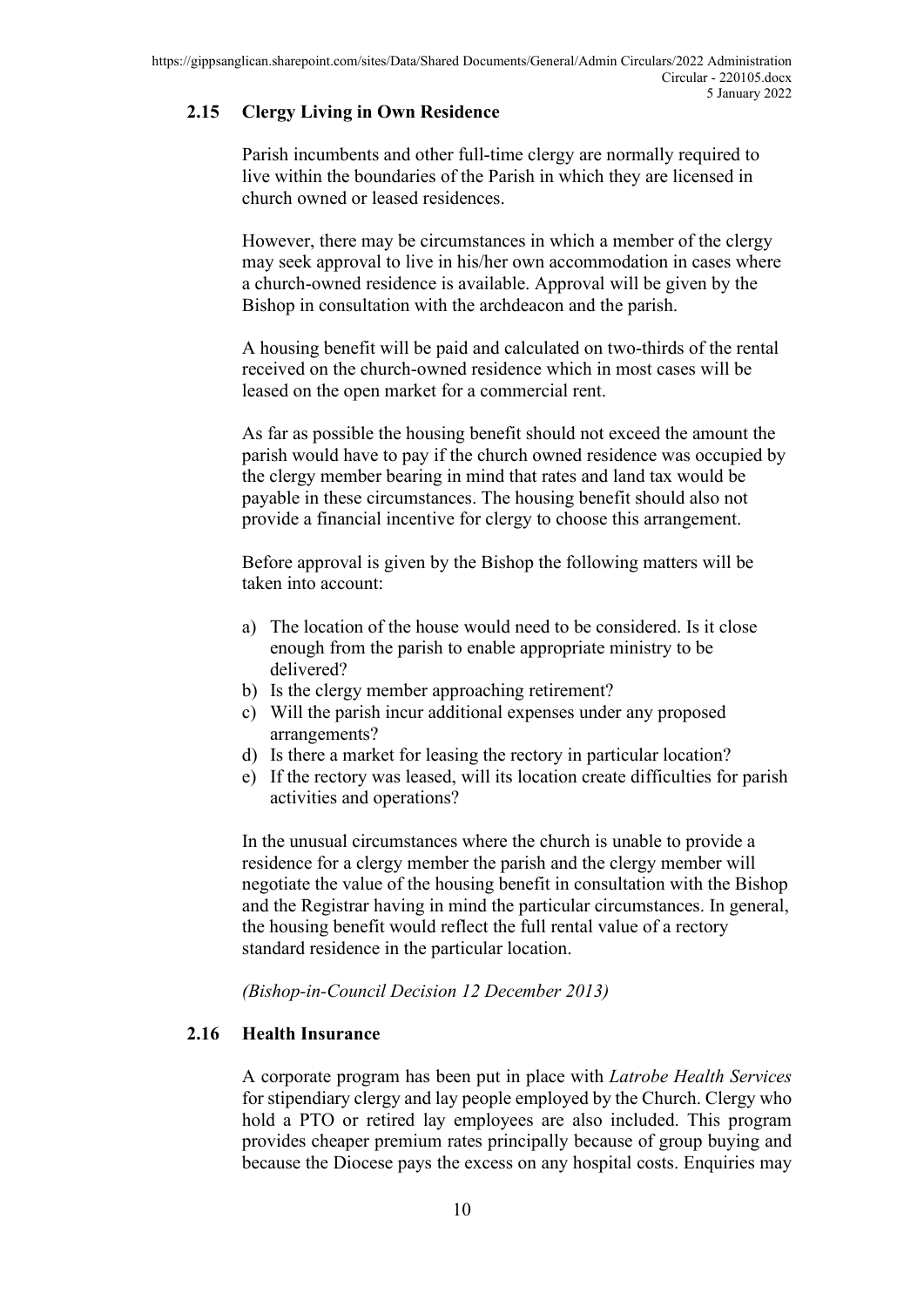be made to 1300 362 155 and quoting the Anglican Diocese of Gippsland Corporate Plan.

#### **2.17 Centrelink Income Assessment of Clergy**

The treatment of income differs significantly between the Australian Tax Office and Centrelink. Each system has a definition of reportable income to determine eligibility for various taxation and social security benefits. The Australian Taxation Office determines income according to A New Tax System Act 1999 and Centrelink determines income on the basis of the Social Security Act 1991.

#### **2.18 Archdeacons & Deans' Allowances \*\***

These allowances are paid to the parishes whose rectors are archdeacons. The archdeacon and the parish council should negotiate how the allowance is to be split. This is especially the case where the archdeacon maintains his/her own motor vehicle. The Dean is also paid this allowance.

The rate for 2022 will be \$19,101 per annum.

#### **2.19 Regional Deans' Allowances \*\***

These allowances are paid to the parishes whose rectors are regional deans. The regional dean and the parish council should negotiate how the allowance is to be split. This is especially the case where the regional dean maintains his/her own motor vehicle.

The rate for 2022 will be \$398.35 per month.

*\*\* All allowances are currently under review, with adjustments likely to be made in 2022. The Archdeacon / Dean and Regional Dean allowances may be adjusted upon completion of this review*

#### **2.20 Clergy Professional Development**

There is an obligation on clergy to attend the clergy conference and the clergy retreat as part of their professional development. The costs associated with these events are dealt with as follows:

- parishes pay for the cost of accommodation and meals for the clergy conference for each clergy member attending from a particular parish; and
- parishes pay for 50% of the cost of accommodation and meals for the clergy retreat for each clergy member attending from a particular parish. The Diocese will pay the other 50%.

The Diocese meets all other costs associated with speakers and retreat leaders.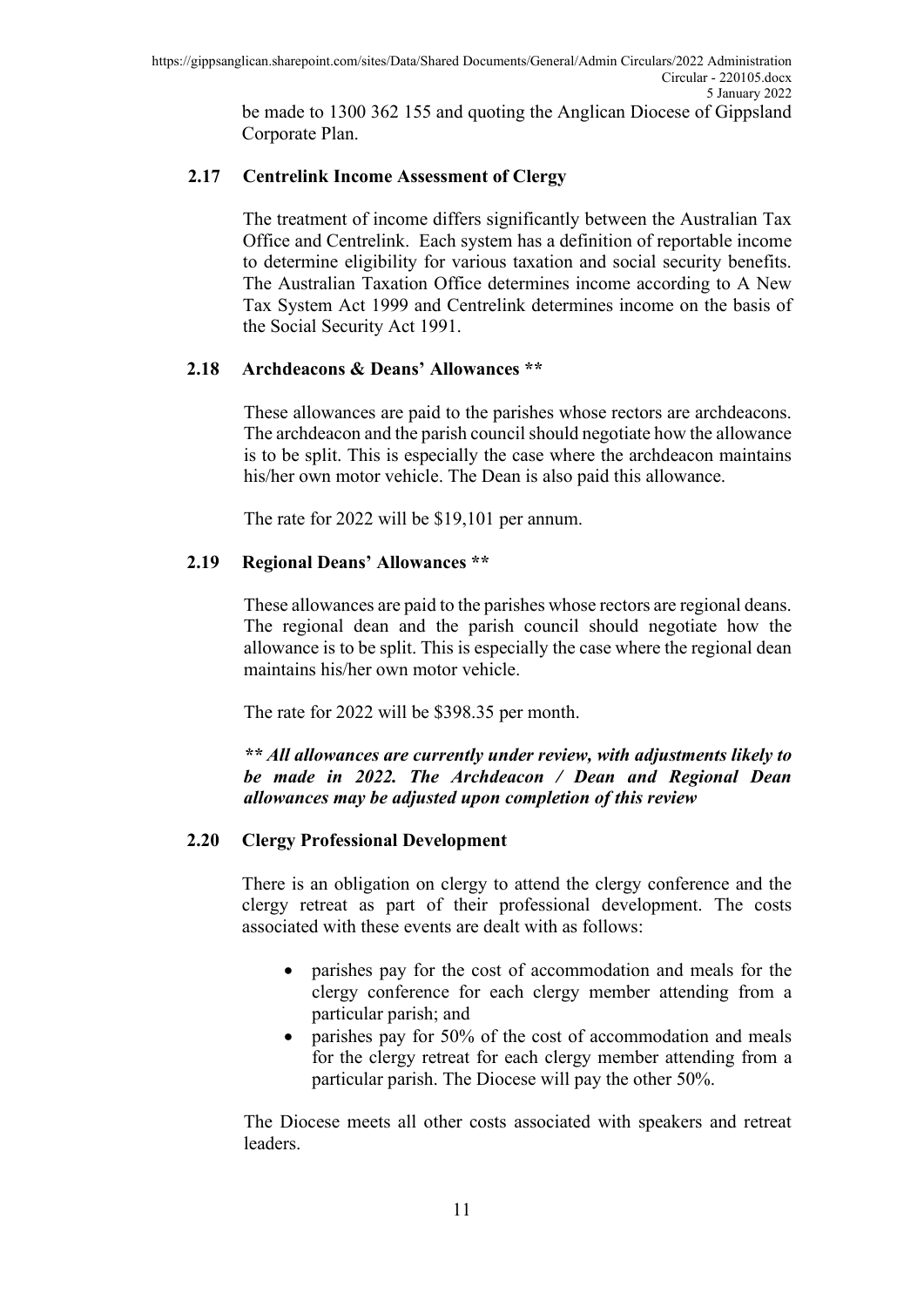## **3. FAIR WORK ARRANGEMENTS**

### **Complying with Fair Work Act**

While clergy fall outside the jurisdiction of the Fair Work legislation, authorised stipendiary lay ministers and all other employees (both referred to as employees) do fall within the jurisdiction. Churchwardens should ensure that parish employees are receiving the following minimum standards:

## **The 10 national employment standards (NES)**

[https://www.fwc.gov.au/creating-fair-workplaces/the-national-workplace-relations](https://www.fwc.gov.au/creating-fair-workplaces/the-national-workplace-relations-system/national-employment-standards-0)[system/national-employment-standards-0](https://www.fwc.gov.au/creating-fair-workplaces/the-national-workplace-relations-system/national-employment-standards-0)

The 10 NES relate to the following matters:

- Maximum of 38 weekly hours of work—plus reasonable additional hours.
- Requests for flexible working arrangements—in certain circumstances employees can request a change in their working arrangements.
- Parental leave and related entitlements—up to 12 months unpaid leave for each employee, plus a right to request an additional 12 months unpaid leave, plus other forms of maternity, paternity and adoption-related leave.
- Annual leave
	- $\div$  4 weeks paid leave per year
	- plus an additional week for certain shift workers.
- Personal/carer's leave and compassionate leave
	- 10 days paid personal/carer's leave
	- 2 days unpaid carer's leave as required
	- $\div$  2 days compassionate leave (unpaid for casuals) as required.
- Community service leave—unpaid leave for voluntary emergency activities and up to 10 days paid leave for jury service (after 10 days is unpaid).
- Long service leave—a transitional entitlement for employees as outlined in an applicable pre-modernised award, pending the development of a uniform national long service leave standard.
- Public holidays—a paid day off on each public holiday, except where reasonably requested to work.
- Notice of termination and redundancy pay
	- $\cdot$  up to 4 weeks' notice of termination (plus an extra week for employees over 45 years of age who have been in the job for at least 2 years)
	- \* up to 16 weeks' severance pay on redundancy,

both based on length of service.

• The [Fair Work Information Statement](http://www.fairwork.gov.au/employee-entitlements/national-employment-standards/fair-work-information-statement) is available at the Fair Work Commission website at<http://www.fairwork.gov.au/>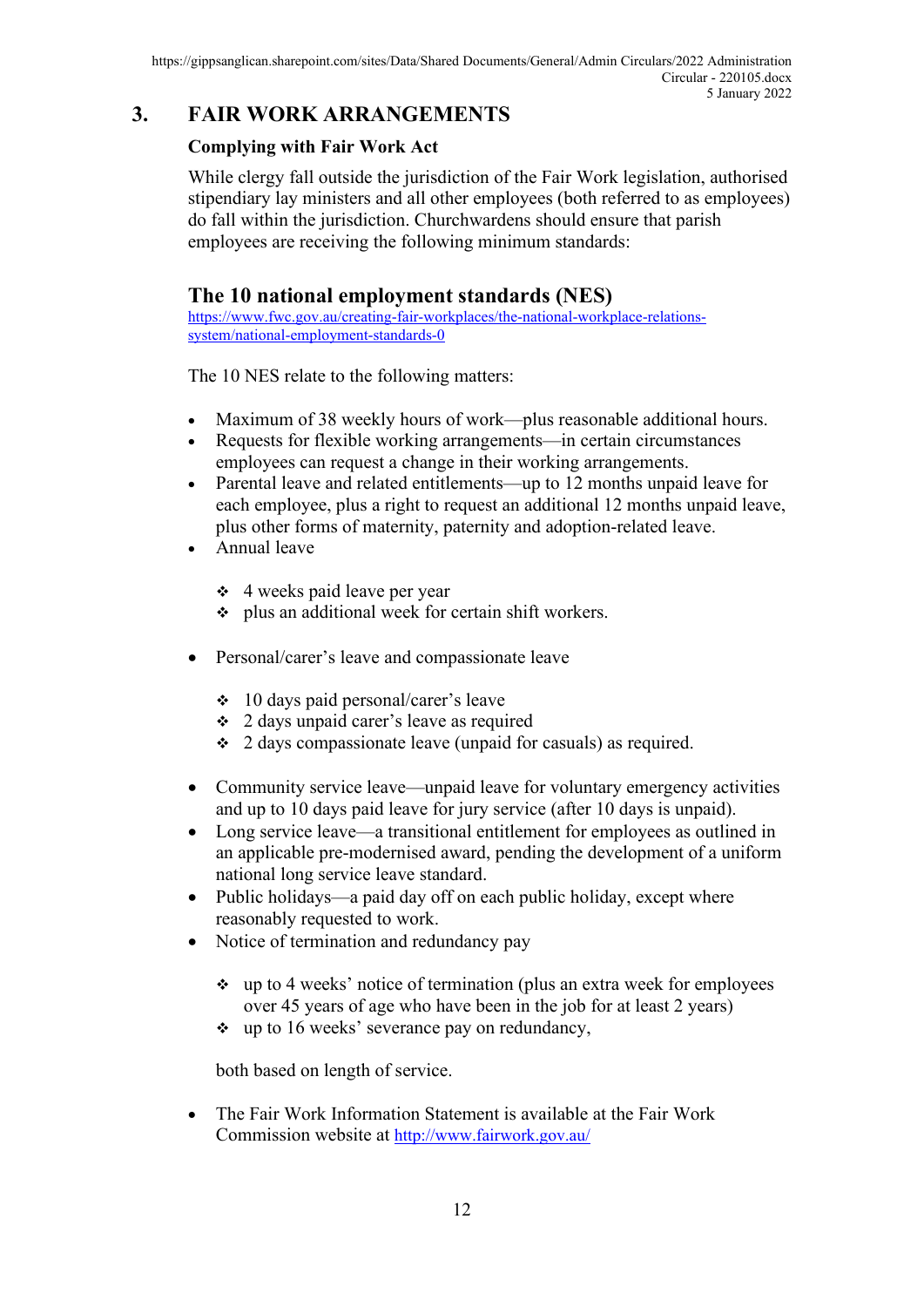## **4. MISSIONARY AGENCIES - HANDLING OF FUNDS**

Parishes should remit funds collected for mission agencies directly to the agency concerned.

## **5. COLLECTIONS AT CONFIRMATION AND INDUCTION SERVICES**

It is normal practice for the loose collections at these services to be set aside for clergy training. Clergy are requested to announce this at these services and to ensure that the funds are forwarded to the Registry Office as soon as possible after the service.

### **6. INSURANCE**

#### **6.1 Insurance Cover**

Details of insurance policies in place within the Diocese are published in the Insurance Manual which is issued separately.

#### **6.2 Payment of Premium**

Parishes now have the opportunity of paying insurance premiums by two methods:

- (a) in one amount if paid by 31 January; or
- (b) in twelve equal instalments during the year (usually December to November). An additional charge applies to this arrangement.

### **7. ACCOUNTS ISSUED BY REGISTRY OFFICE**

The monthly amounts to be shown on the **Stipend accounts** from 31 December 2021 will be: **Per Month**

|     |                                      | Per Month  |
|-----|--------------------------------------|------------|
| (a) | 2022 Stipend                         | \$5,200.16 |
| (b) | Travel Allowances (where applicable) | varies     |

The monthly amounts to be shown on the **Bishop-in-Council accounts** from 31 January 2022 will be:

|              | Item                                     | Per Month                    |
|--------------|------------------------------------------|------------------------------|
| $\alpha$     | Superannuation (Employer Contribution of |                              |
|              | 15% based on actual stipend)             | \$780.02                     |
|              | Long Service Leave (Note 2)              | \$130.00                     |
| $\mathbf{c}$ | Assessment                               | $1/12$ of annual amount      |
|              | Gippsland Anglican (except January)      | $1.50c$ per copy             |
| e            | Insurance                                | $1/12th$ of annual           |
|              |                                          | premium plus premium funding |
|              |                                          | costs                        |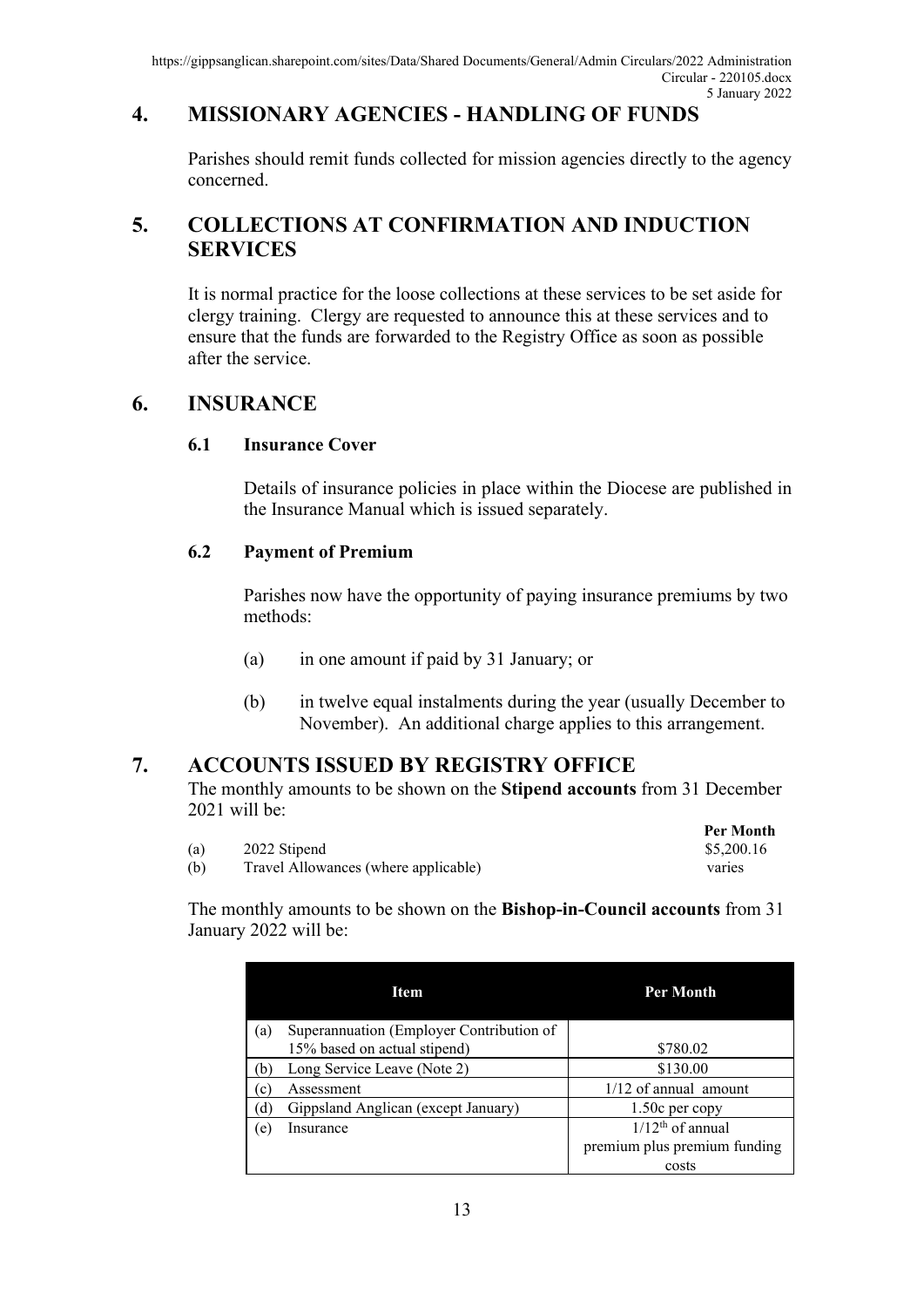| (f) One-off items such as copyright licence |  |
|---------------------------------------------|--|
| tees once a year.                           |  |

## **8. SUBMISSION OF PROPOSALS TO THE DIOCESE**

Approval from the Diocese is required in the following general circumstances:

| <b>ACTION</b>            | <b>METHOD OF SUBMISSION</b>              | <b>APPROVING</b>          |
|--------------------------|------------------------------------------|---------------------------|
|                          |                                          | <b>AUTHORITY</b>          |
| <b>Borrowing Funds</b>   | Application to be made to the Registrar  | Bishop-in-Council         |
| Altering a building on   |                                          | Bishop-in-Council         |
| church land              |                                          |                           |
| Constructing a building  |                                          | Bishop-in-Council         |
| on church land           |                                          |                           |
| Varying the furnishings  | See Attachment C                         | Bishop                    |
| or ornaments in a church |                                          |                           |
| Legal documents          | All legal documents, contracts, transfer | <b>Trusts Corporation</b> |
|                          | of land, building contracts should be    |                           |
|                          | forwarded to the Registrar               |                           |

This list is not exhaustive. Please contact the Registrar in cases where some uncertainty exists.

### **9. ELECTION OF LAY MEMBERS OF SYNOD**

The **Synod Act** governs election of Synod members. Synod elections are held every three years for all lay members. The next election of lay synod members of the 40<sup>th</sup> Synod will take place in November 2021 for the ordinary synod session to be held in June 2022.

The first session of the 40th Synod will be held over the weekend of **17-19 June 2022** in Sale.

The dates and venues of Synod sessions are in the Bishop's hands under Section 29 of the Synod Act 1997.

It is proposed that the dates and venues for the next three sessions of Synod be as follows:

#### **40th Synod**

17-19 June 2022, Sale (Pentecost  $-5$  June) 19-21 May 2023, Western Region (Pentecost May 28) 10-12 May 2024, Sale (Pentecost – May 19)

These dates normally include the third Sunday in May unless Pentecost occurs on that Sunday.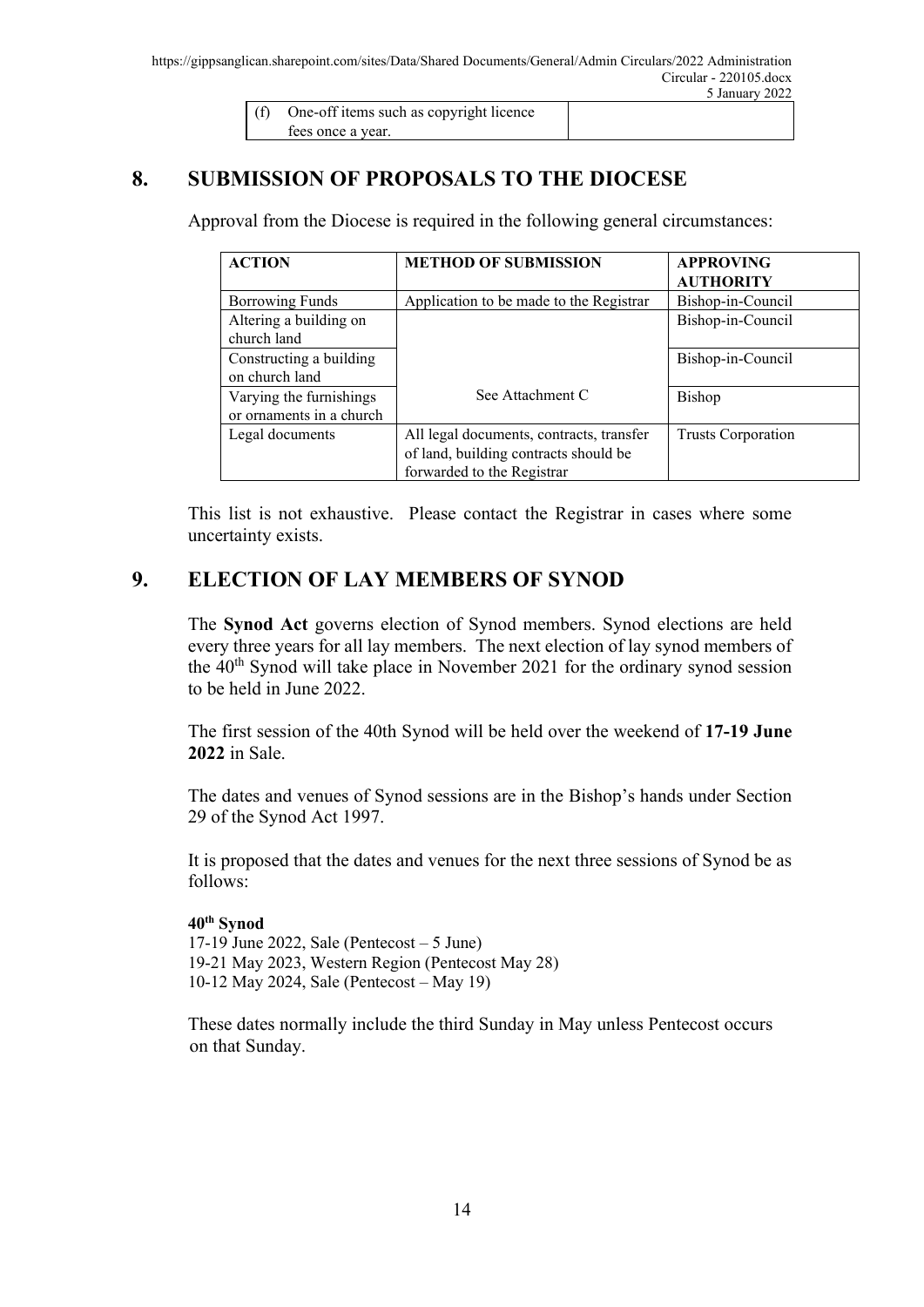## **10. MCNEILLY TRUST**

Grants have been suspended from this Trust for the time being.

## **11. THE NATURE OF PARISH INCORPORATION**

The following form of words is normally used to describe the nature of parish incorporation. It is also used in relation to Diocesan organizations (e.g. Anglican Women, Cursillo etc) where these bodies are not incorporated by other means.

*"A parish is an established unit of the Anglican Diocese of Gippsland. While the Diocese is an unincorporated body, its existence is recognised in the Church of England Act 1854, the Anglican Trusts Corporations Act 1884 and the Anglican Church of Australia Constitution Act 1960 of the Parliament of Victoria.* 

*Property held for the use of the Anglican Church of Australia within the Diocese is vested in the Anglican Trusts Corporation of the Diocese of Gippsland, a body corporate formed and incorporated under the Anglican Trusts Corporations Act 1884 of the Victorian Parliament. It is not incorporated under Company Law.*

*The Trusts Corporation is the corporate trustee for the Diocese. Property of the Diocese, including parishes and organisations, is held by and in the name of the Corporation. Formal contracts in writing by or on behalf of the Diocese or any of its parishes or organizations are entered into by the Trusts Corporation as trustee for the Church in the Diocese. This includes applications and agreements in relation to government grants, building contracts and property leases." (Advice of Diocesan Chancellor received on 24 January 2006 on this statement)*

## **12. COPYRIGHT**

Since October 1996, the Diocese has a licence issued by *Christian Copyright Licensing International (CCLI)* covering all parishes and organisations within the Diocese. This brings with it a substantial discount of 30% on the cost of the licence. The cost is apportioned among parishes according to a formula determined by CCLI relating to numbers in each congregation. Unfortunately parishes do not have the choice of opting-out of the arrangement. See <http://au.ccli.com/> for more information.

See also Attachment E for copyright issues relating to *A Prayer Book for Australia.*

**Richard Connelly Registrar** 5 January 2022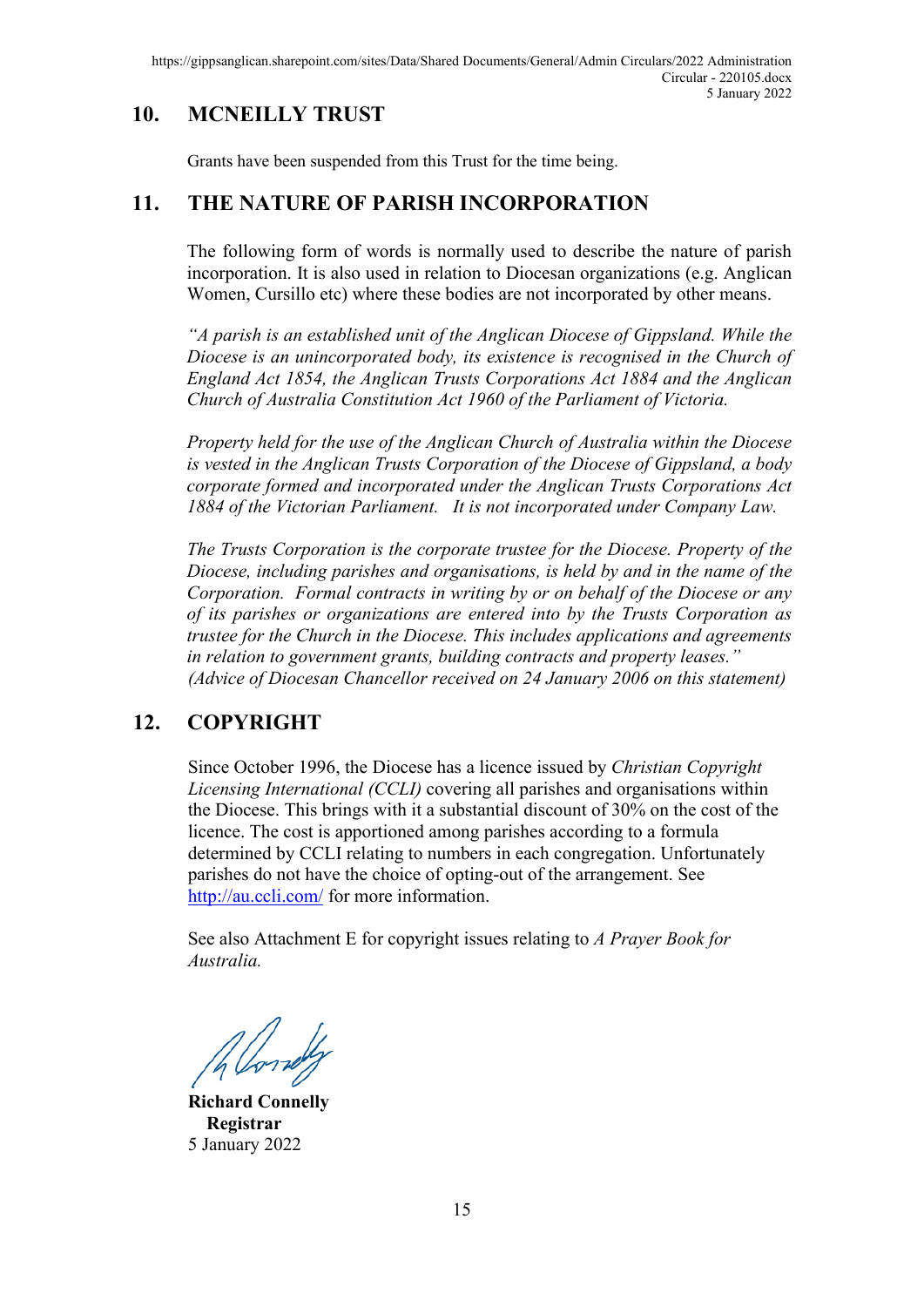### **LONG SERVICE LEAVE FUND CANON 2010 – COMMENCEMENT DATE 1 JANUARY 2015**

### **SUMMARY OF THE MAIN PROVISIONS OF THE FUND**

The Long Service Leave Fund was created by Canon of the General Synod of the Anglican Church of Australia in 1966. As from 1 January 2015 it will operate under General Synod Canon 2010 (former Canon 1992-1995).

#### **ELIGIBLE PARTICIPANTS (FORMERLY KNOWN AS MEMBERS)**

Eligible participants, in accordance with section  $1(i) - (vi)$  is a member of Clergy. A member of clergy includes:

- i) A bishop of a diocese;
- ii) a person in holy orders collated instituted or licensed by the bishop of a diocese to the cure of souls in a parish or to any other appointment in a parish;
- iii) a bishop, dean, archdeacon, canon, principal, vice principal or tutor in holy orders of a university or theological college, a principal of a school or a chaplain, or other person in holy orders licensed to a distinct official position in the diocese or holding some other licence of the bishop of the diocese.
- iv) A person in holy orders on missionary service; or
- v) A person licenced by the bishop of the diocese to exercise the office of deaconess in that diocese.
- *vi)* The Bishop to the Defence Force, and Defence Force chaplains in holy orders. *(Please note effective 1 January 2015 that this is a new class of eligible participants)*

As from the commencement date of the 2010 Canon, participants in part time service in a participating diocese or organisation are eligible to be in the Fund in respect to eligible service from that date. The payment of leave is pro-rated according to the advice given to the Fund by the participating diocese or organisation.

The LSLF Board resolved at the meeting of 24 March 2011 to consent to, and pertaining to section 4(ii)(a) of the former Canon 1987-1992, to define a member of the LSLF Fund to include;

1. Lay persons engaged as Lecturers in Theological Colleges.

*(Note: the college must:*

*(a) Be a Participating Organisation*

- *(b) Employ the person full time as a lecturer.)*
- 2. Lay persons licensed as Chaplains by a Bishop
- 3. Lay persons licensed by a Bishop to a Ministry in a Parish.

### **Participating Organisation means –**

1) An organisation which employs 1 or more members of the clergy and agrees to the terms and conditions of participating in the scheme of this Canon, upon application to and approval by the Board to becoming a participating organisation.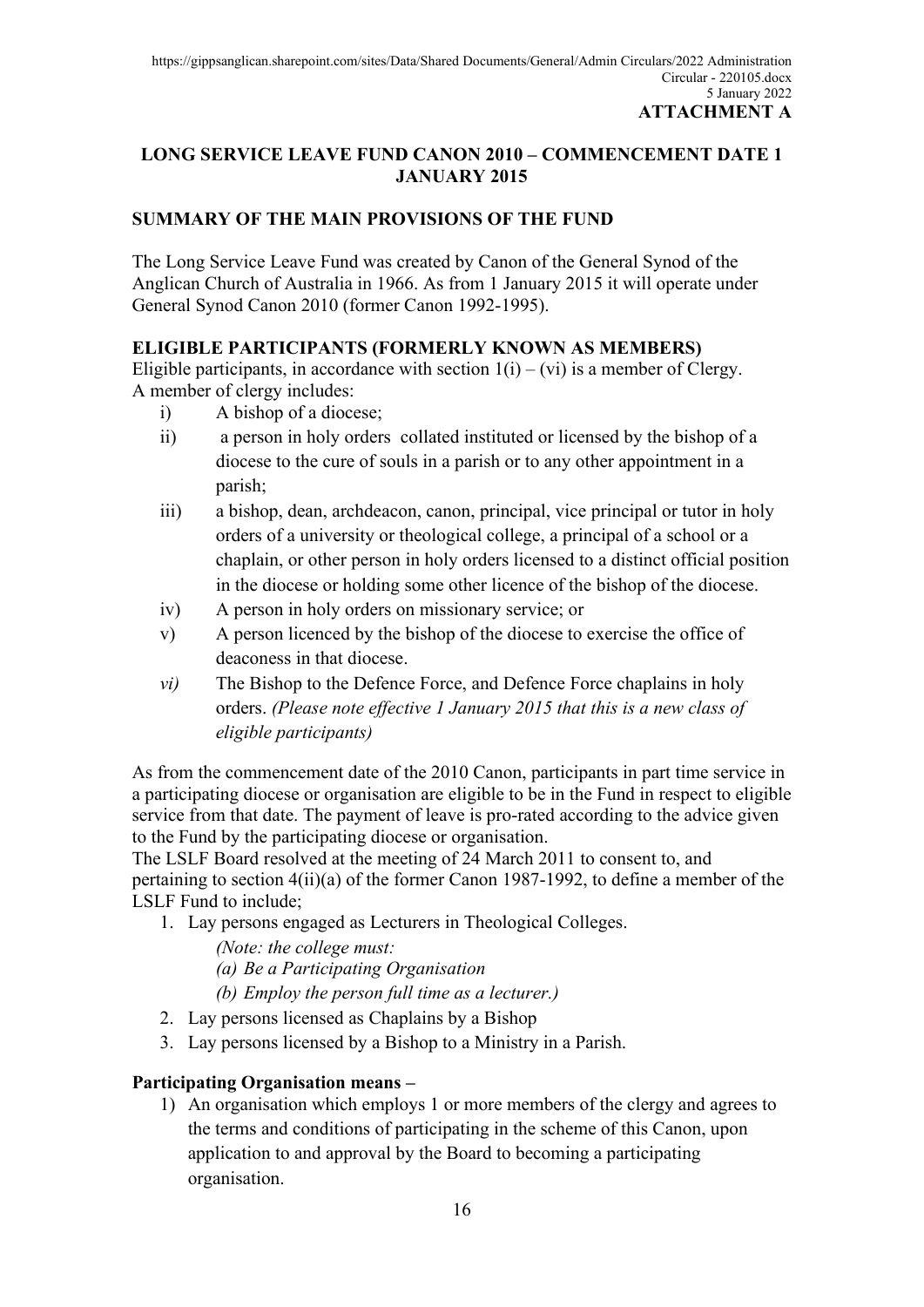#### **Qualifying Service and Entitlements**

Qualifying Service is service rendered in a participating diocese or organisation, and who participates in the schemes of the former Canons and the current Canon.

- i) In accordance with the former Canon 1992-1997 members of the Long Service Leave Fund are entitled to 10 weeks LSL on completion of 10 years qualifying service in respect of each year of qualifying service prior to the Commencement Date of the LSLF 2010 Canon.
- ii) Commencing 1 January 2015, the 2010 Canon comes into effect. Members will receive a rate of 13 weeks for 10 years qualifying service, 1.3 weeks in respect of each year of qualifying service from and after this commencement date.
- iii) It is unlawful for members to take Long Service Leave and continue with paid employment during the period of leave taken.
- iv) Long Service Leave cannot be paid as cash in lieu of leave, except as provided for in the Canon.

#### **Payments of Long Service Leave**

#### **Notional Stipend**

The Notional Stipend is reviewed annually by the Board. The Standing Committee upon advice by the Board approves the rate of the Notional Stipend, which is used to determine the amount paid for each week of LSL taken.

Benefits are paid by the Fund and are made to the appropriate diocese or participating organisation, to be paid to the member requesting the leave. The leave benefits should be paid to the participant in accordance with diocesan policies and/or relevant federal or state legislation.

The balance of the leave payment is facilitated by the Diocese to assist them in the payment for the replacement locum, etc.

#### **Sabbatical Allowance (formerly known as Supplementary Allowance)**

From the 1 January 1987, to encourage and assist participants to take LSL as and when it falls due, a Sabbatical Allowance was introduced.

This amount of benefit is currently set at 80% of the Notional Stipend amount. The Sabbatical allowance is to be paid to the member in full, after the appropriate taxation. The Sabbatical Allowance is payable for actual Long Service Leave taken, and is not payable on resignation, retirement, death or permanent disablement.

#### **Payment in lieu of resignation or retirement**

When a participant of the Fund who completes not less than 5 years qualifying service resigns or retires, the participant is to be paid one week for each year of service completed before the Commencement Date, and 1.3 weeks for each year of service completed after the Commencement Date, together with a proportionate payment for any incomplete year of qualifying service. This payment is not to include the sabbatical allowance.

#### **Payment in lieu of death**

If the qualifying service of a participant terminates by reason of the participant's death, then an amount for each completed year of service is to be paid, one week for each year qualifying service before the Commencement Date, and 1.3 weeks for each year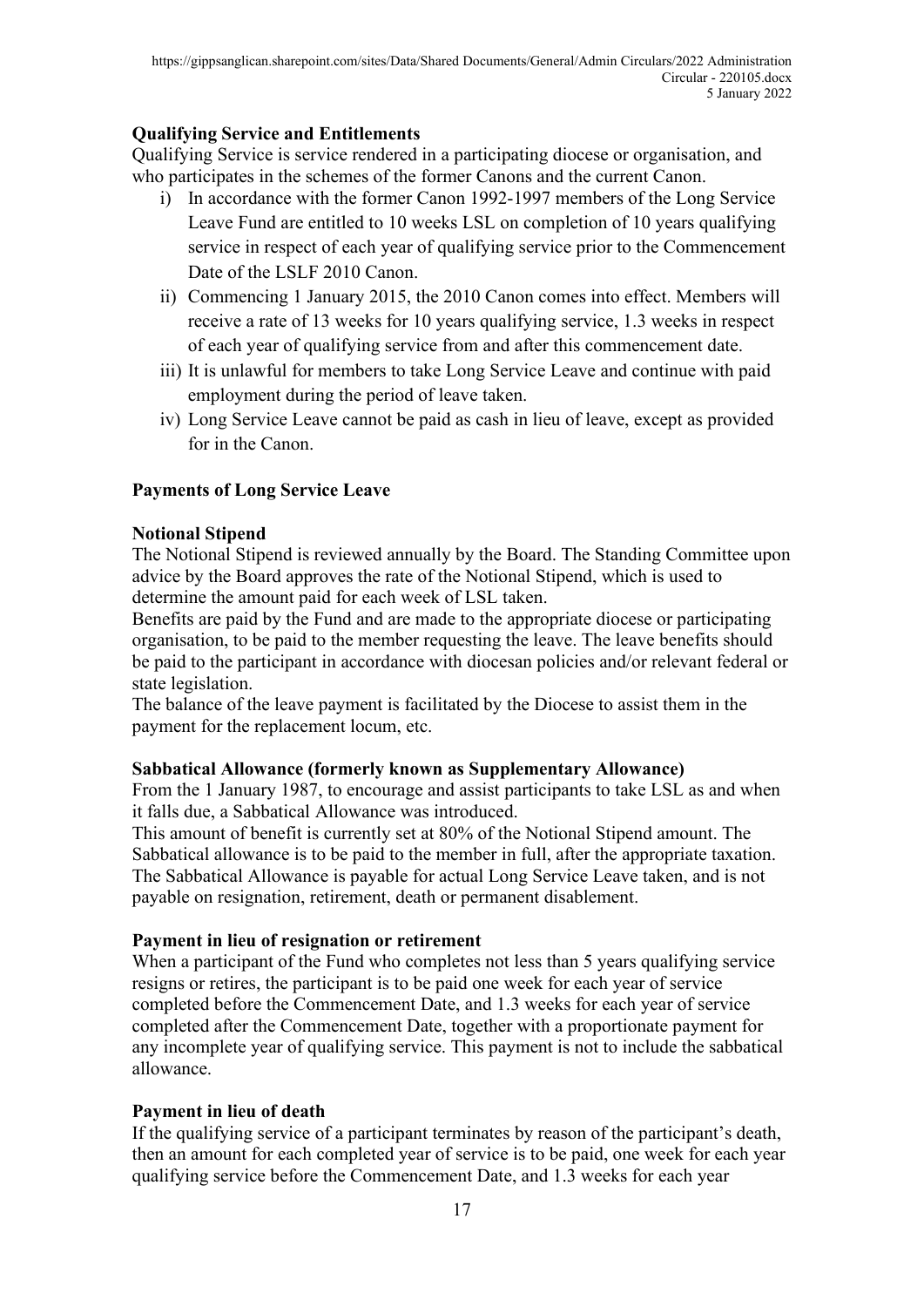completed after the Commencement Date, together with a pro-rata payment for any incomplete year of service rendered. This payment is not to include the sabbatical allowance.

#### **Periods of leave**

Any period of leave granted must be comprised of complete weeks of 7 days. There is no minimum amount of weeks of leave that a participant may take.

The Long Service Leave period is to include public holidays but to exclude annual holidays and sick leave.

#### **Notice of leave**

Every participating diocese or participating organisation must determine when members may take leave, and if the member so agrees must give at least 3 months' notice of the date from which the leave is proposed to be taken.

Shirall Mayers LSLF Manager 27 August 2014

Note This advice explains the main features of the Long Service Leave Fund. It is not intended as a substitute for the Canon which is the legal document covering the Fund. In the event of any conflict between the contents of this advice and the provisions of the Canon, the Canon will prevail.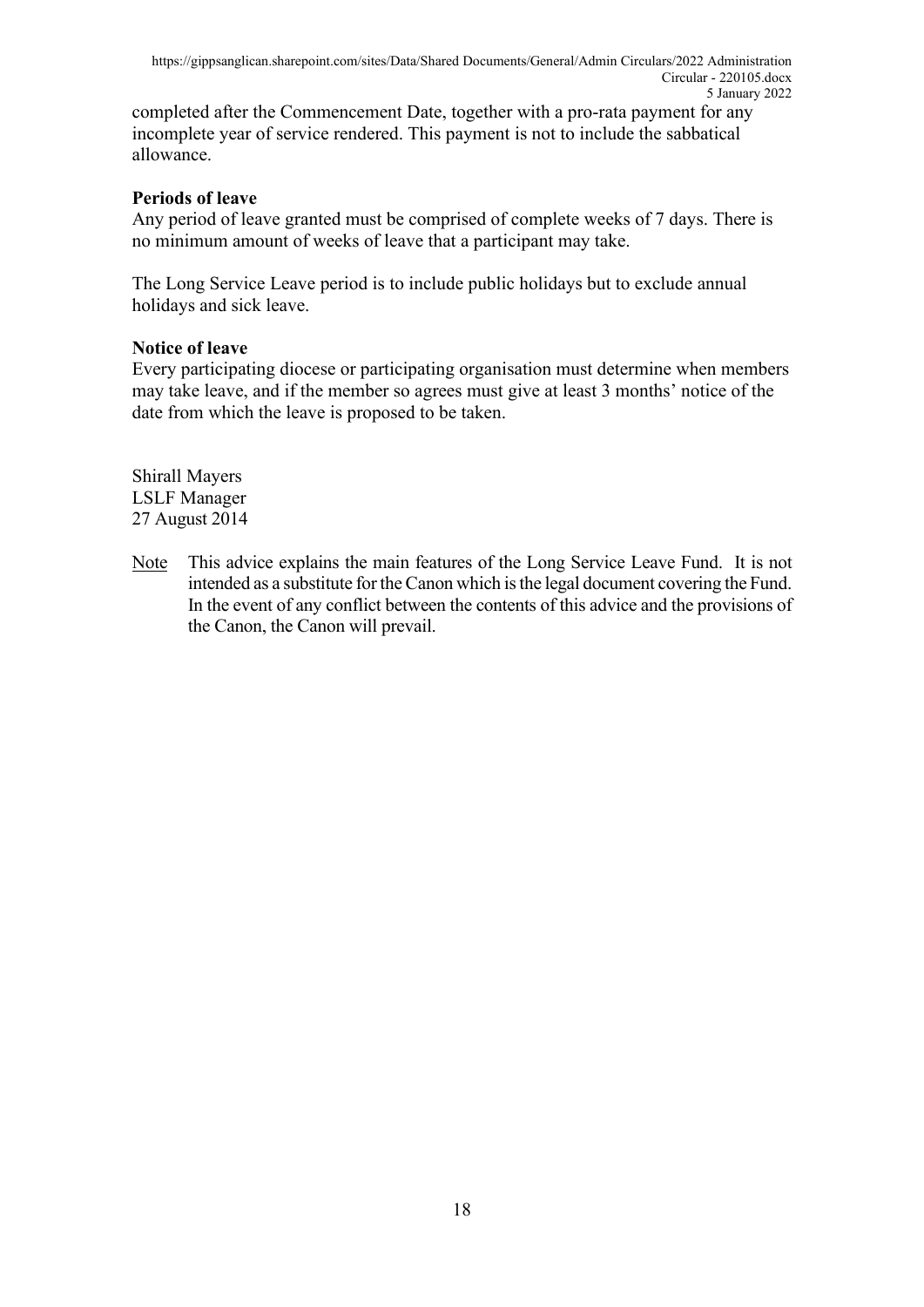# **CHURCH-OWNED VEHICLES**

## **A. BISHOP-IN-COUNCIL VEHICLE PURCHASING GUIDELINES**

Bishop-in-Council recognises that under the current tax regime, vehicles can be obtained under Government purchasing arrangements.

- 1. Bishop-in-Council recommends this as an option for parishes, alongside the present scheme in which clergy provide their own vehicles.
- 2. Purchases should be for new vehicles of a suitable make and model that are readily available on the Australian market. Changeovers should be made at the most economical time.
- 3. Where vehicles are purchased for clergy they should be registered in the name of 'The Trusts Corporation of the Diocese of Gippsland' and name the parish or other ministry entity.
- 4. If vehicles are to be financed, this must be through ADF-Gippsland. Insurance should also be under the Diocesan policy.

## **B. GUIDELINES ON THE CLERGY USE OF CHURCH-OWNED VEHICLES**

The following guidelines will normally apply in these circumstances. Any variations should be based on discussion and the reaching of a mutual understanding between the member of the clergy and the parish council.

#### **Provision of Vehicles**

- 1. The parish members of the clergy appointments board are responsible to provide the Bishop with a clear indication of the travelling arrangements in the parish, so that proper consideration can be given when the board meets. Where parishes own the vehicle and it is agreed that this arrangement should continue, careful consideration must be given to the situation of the incoming incumbent who has had his or her own vehicle so that he or she is not financially disadvantaged if he or she agrees to follow the normal practice in the parish.
- 2. When buying a vehicle, consideration should be given to the types of vehicle that will cope with the roads in the parish and the size of the clergy family. The views of the member of the clergy on the size of vehicle required for both parish and family use should determine the size of vehicle purchased. The model purchased would normally be of a type commonly available in Australia.

#### **Operation of Vehicles**

3. As early as possible during the appointments process the member of the clergy and the parish council should discuss from the application of these guidelines so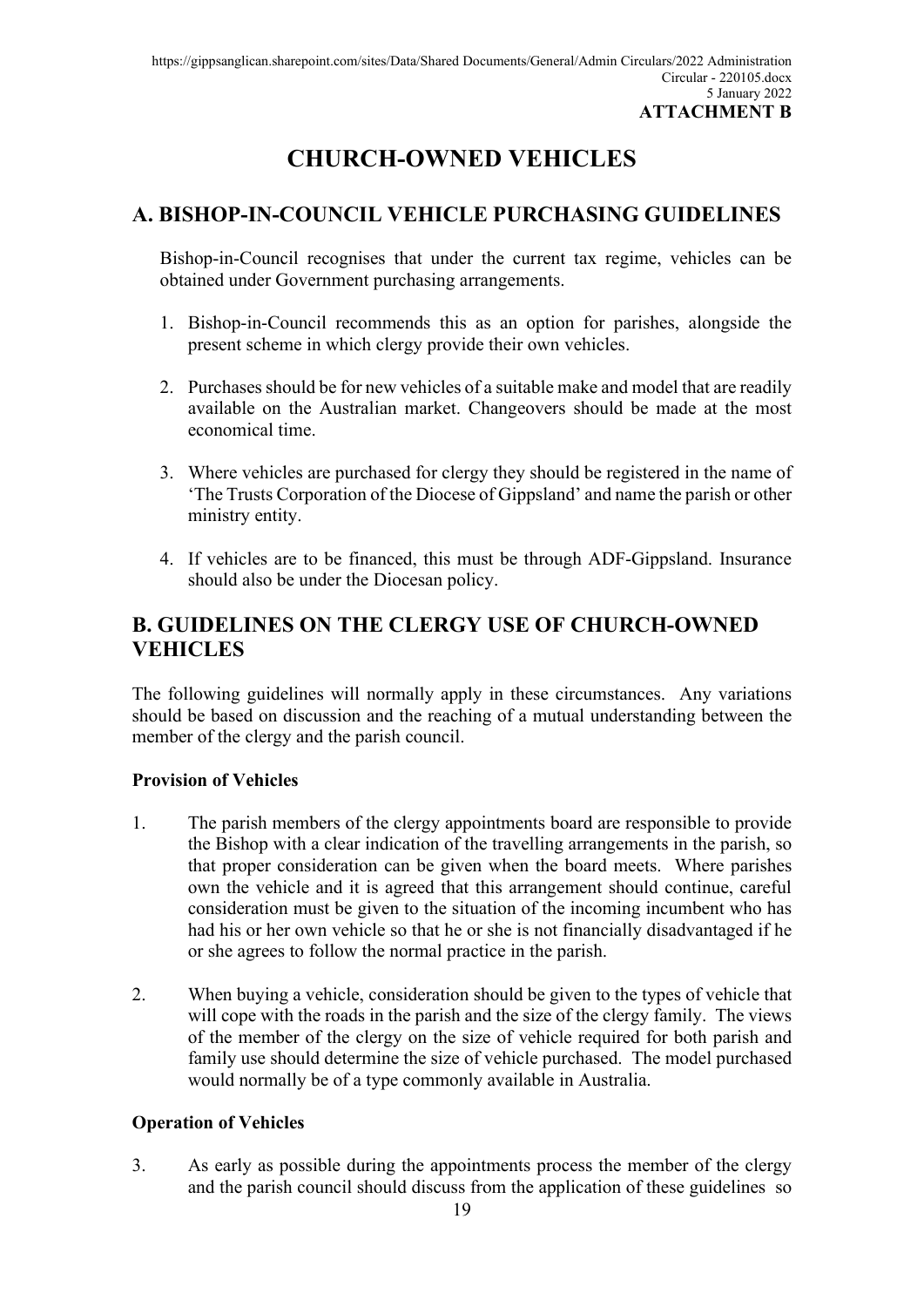that any misunderstandings do not arise in the future due to different expectations of the member of the clergy and parish council members.

- 4. The member of the clergy is responsible for the careful driving, regular maintenance and general care of the vehicle so that it is constantly available for his or her use. It is recommended that the parish council appoint a person or person with whom the member of the clergy may issues relating to the vehicle.
- 5. A qualified mechanic should carry out all work on the vehicle. The service record book belonging to the vehicle should be kept up-to-date throughout its life.
- 6. The member of the clergy shall have the use of the vehicle at all times for parish and personal use, and for travelling outside the parish, including holidays. The member of the clergy will pay for fuel only when the vehicle is used for annual leave or long service leave.
- 7. The member of the clergy shall be responsible for determining who may drive the vehicle.
- 8. The vehicle is to be insured in the name of the Anglican Trusts Corporation and the name of the member of the clergy as driver, and the parish will pay all excess due in the case of any accident. If persons in the clergy family under 25 are to drive the vehicle, the clergy family shall pay any surcharges.
- 9. The parish should not expect the member of the clergy to use alternative transport unless he or she indicates a preference.
- 10. It is expected that members of the clergy will respond to normal diocesan obligations and relationships with other clergy, which may necessitate travelling outside the parish.

### **Resolution of Any Issues**

- 11. These guidelines must be formally received at Parish Council before a purchase is entered into.
- 12. The Archdeacon must be satisfied that both the clergy member and the parish council are comfortable with the arrangements.
- 13. Where a difficulty or dispute arises in regard to arrangements, the matter should be referred in the first instance to the Regional Archdeacon.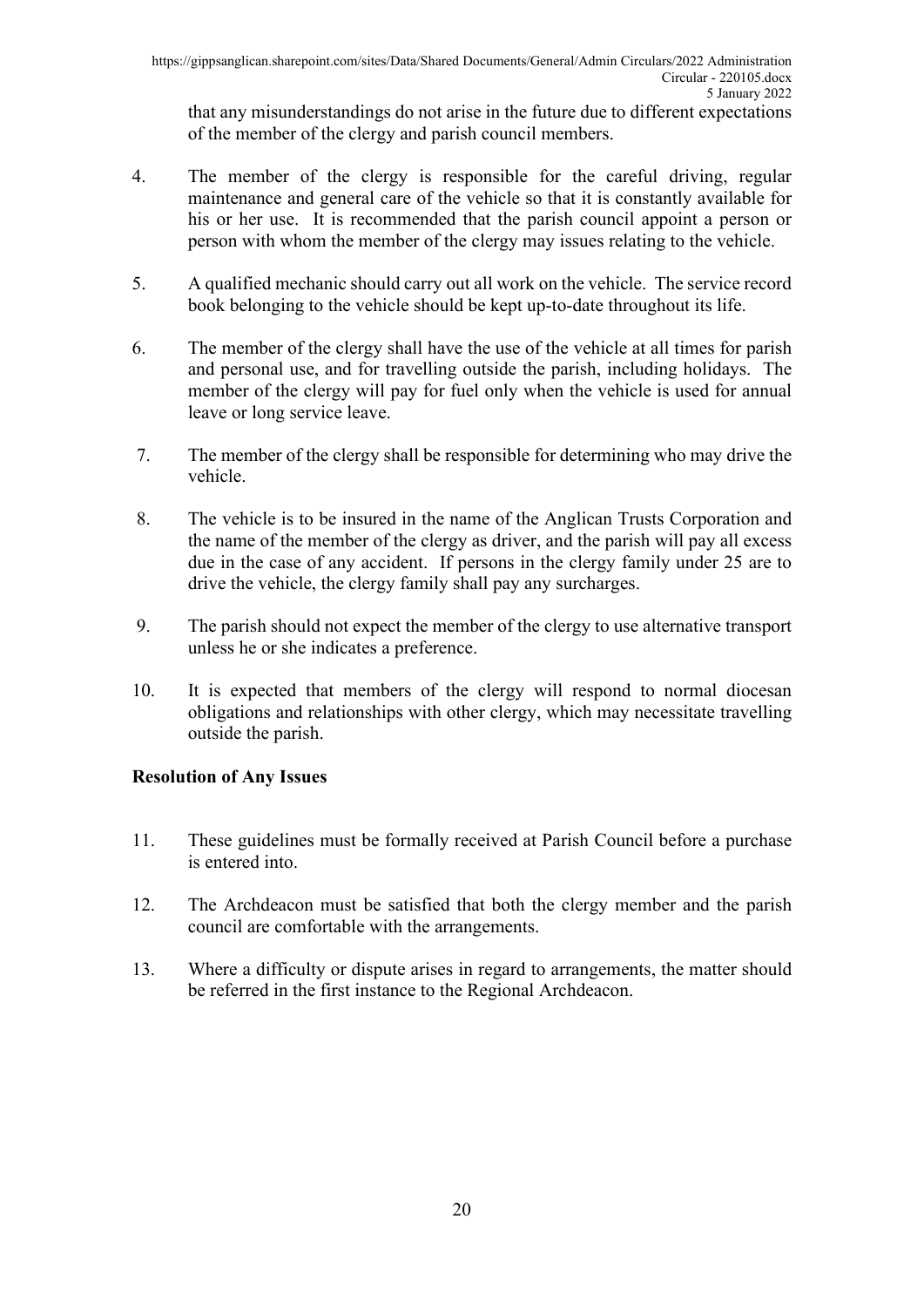### **ANGLICAN DIOCESE OF GIPPSLAND**

## **Guidelines Relating to the Construction and Alteration of Church Buildings**

See Division 2 (sub-sections 10 to 19) of the Parish Administration Act. This Act provides that a church building or alterations to an existing church building need approval of Bishop-in-Council. The following is a practical outworking of the Act that has evolved for the Diocese of Gippsland.

- 1. The first step is approval of the Parish Council for the erection of a church building (Church, Hall, Rectory, etc.) or alterations to any church building in the parish.
- 2. Plans then need to be discussed with the relevant Archdeacon. When agreement is reached, the parish should apply to Bishop-in-Council.
- 3. It has become a practice in the diocese for a letter of 'preliminary advice' to be sent to the Registrar of the Diocese for Bishop-in-Council which, if it agrees, will give 'approval in principle' thus enabling the Parish to proceed with detailed plans and specifications for the building or alterations suggested by the parish.
- 4. When these plans are completed, the parish should meet again with the relevant Archdeacon to discuss them before the formal application is made to Bishop-in-Council.
- 5. Alterations of a minor nature to a church building can be made with the approval of the Registrar who, in consultation with the relevant Archdeacon, has authority to give approval up to a certain limit.
- 6. Application for approval of a church building or alterations above the Registrar's limit of authority must be given in writing to the Registrar of the Diocese accompanied with proper plans and specifications and a written estimate of the cost involved, together with proposed arrangements for meeting that cost.
- 7. Construction of major alterations shall not proceed until a contract has been executed.
- 8. The Registrar needs to be informed if any serious difficulties arise during the course of the building construction or renovations to a church building.
- 9. Faculties. Fabric, furnishings and ornaments of a church must not be added to, removed, or altered except in accordance with a faculty from the Bishop. See Section 19 of the Parish Administration Act 1995 which reads as follows:

*Faculties*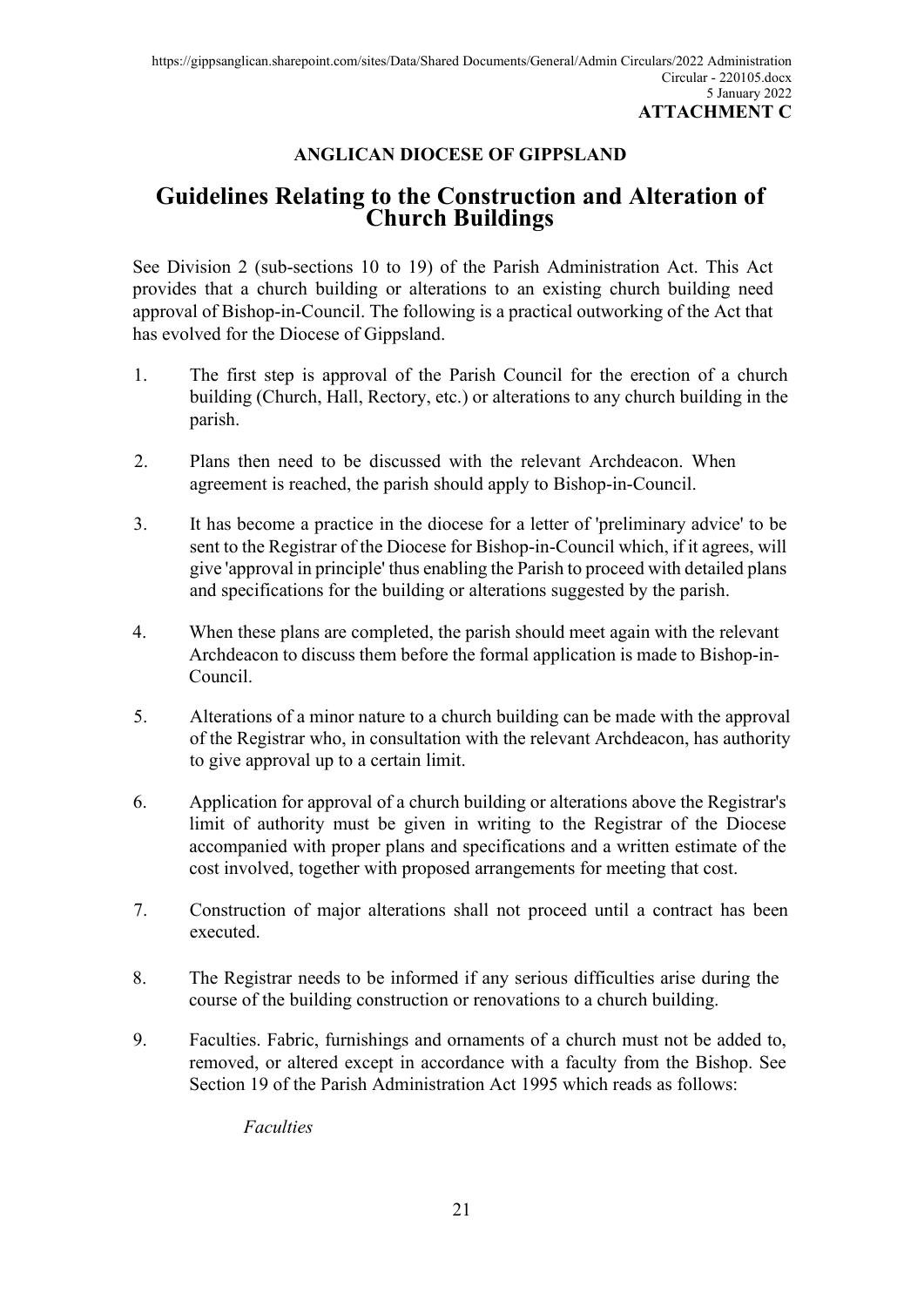*19. (1) Fabric, furnishings and ornaments of a church must not be added to, removed or altered except in accordance with a faculty from the Bishop.*

*(2) Application in writing for a faculty may be made by the incumbent and churchwardens of a church on the recommendation of the parish council after consultation with the relevant Archdeacon and otherwise in such manner as the Bishop prescribes from time to time.*

10. Application for a faculty must be on the form provided and signed by the Incumbent and Churchwardens.

*Prepared by Archdeacon Clem Watts*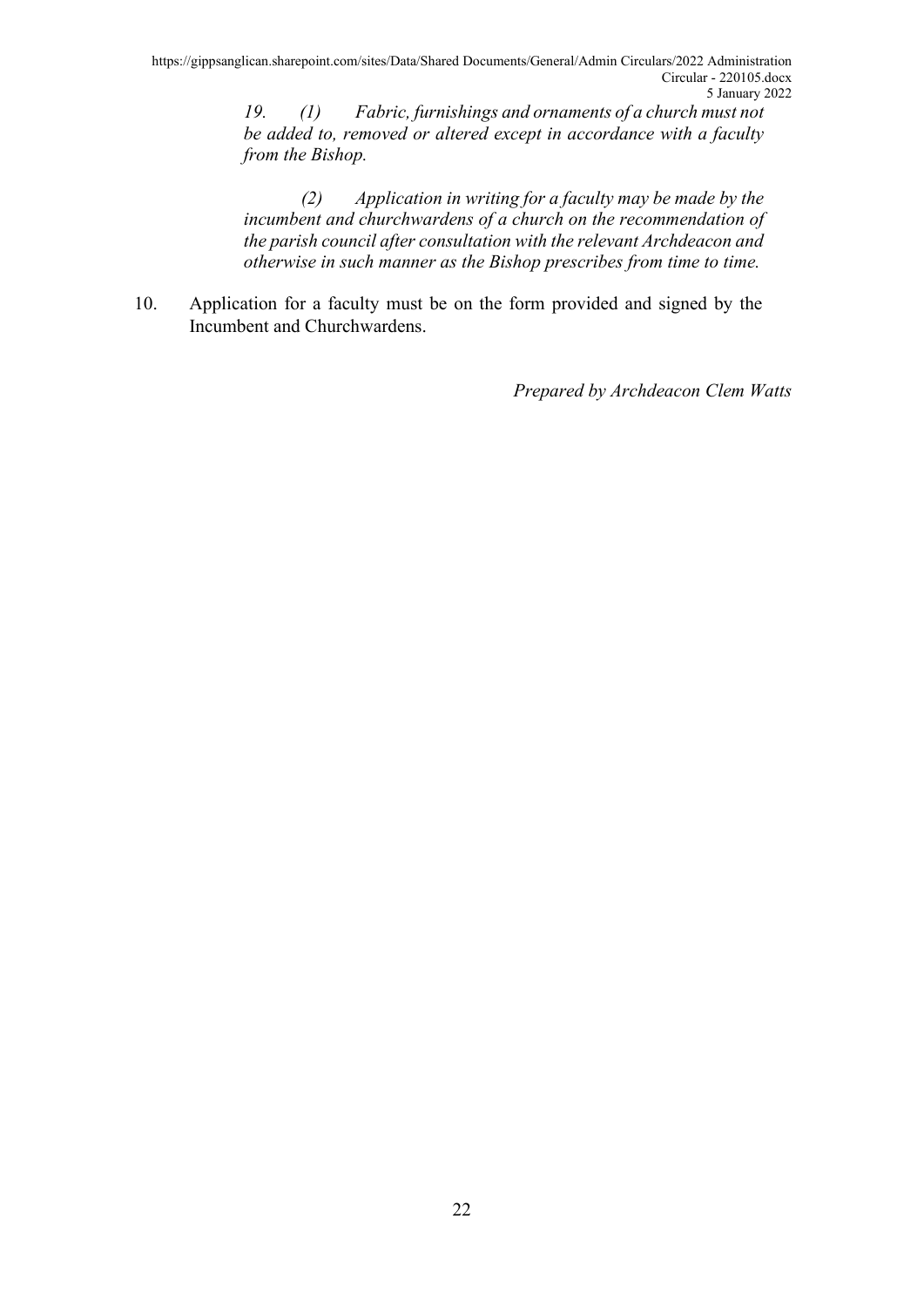### **ATTACHMENT D**

## **TRUST POLICIES APPROVED BY BISHOP-IN-COUNCIL (As revised from time to time)**

#### **12 September 1989**

#### **1. Parish Trusts General**

That is funds left to Parishes by Will or donation but which are not governed by expressed terms or directions from the Will or Donor. The funds in this category can he used for charitable purposes other than day-to-day running expenses.

#### **Policy**

That Parish Trusts which were not restricted by Trust terms be able to be withdrawn without the necessity of Bishop-in-Council's approval for charitable purposes and not for day to day running expenses.

#### **2. Parish Trusts - Specific Terms**

These funds are received by way of bequest or from a donor who gives specific terms and directions as to what and how the funds may be appropriated.

#### **Policy**

That Parish Trusts with specific Trust terms be able to be withdrawn upon an application being made to the Registrar. He would be required to refer the request to The Trusts Corporation (or Diocesan Legal Advisor if appropriate) whose duty is to ensure that the purpose for which the funds were to be used accords with the terms of the Trust.

#### **3. Parish Trusts - Land Sale Proceeds**

These Trusts usually derive from the sale of Parish land and traditionally have only been applied to other land purchases or capital works. It is reasonable also to form the view that the original donors may have created an implied trust and that such proceeds ought only be applied to land and buildings.

#### **Policy**

That the approval of Bishop-in-Council be required for the release of land sale proceeds that such funds be only released for purchases of land, erection or renovation of buildings.

#### **4. Parish Trusts - Parish Investment**

These funds are placed with the Diocese for investment and represent surplus funds from the parish.

#### **Policy**

That Parishes be able to be withdraw without the necessity for Bishop-in-Council approval and without restriction on their use and application.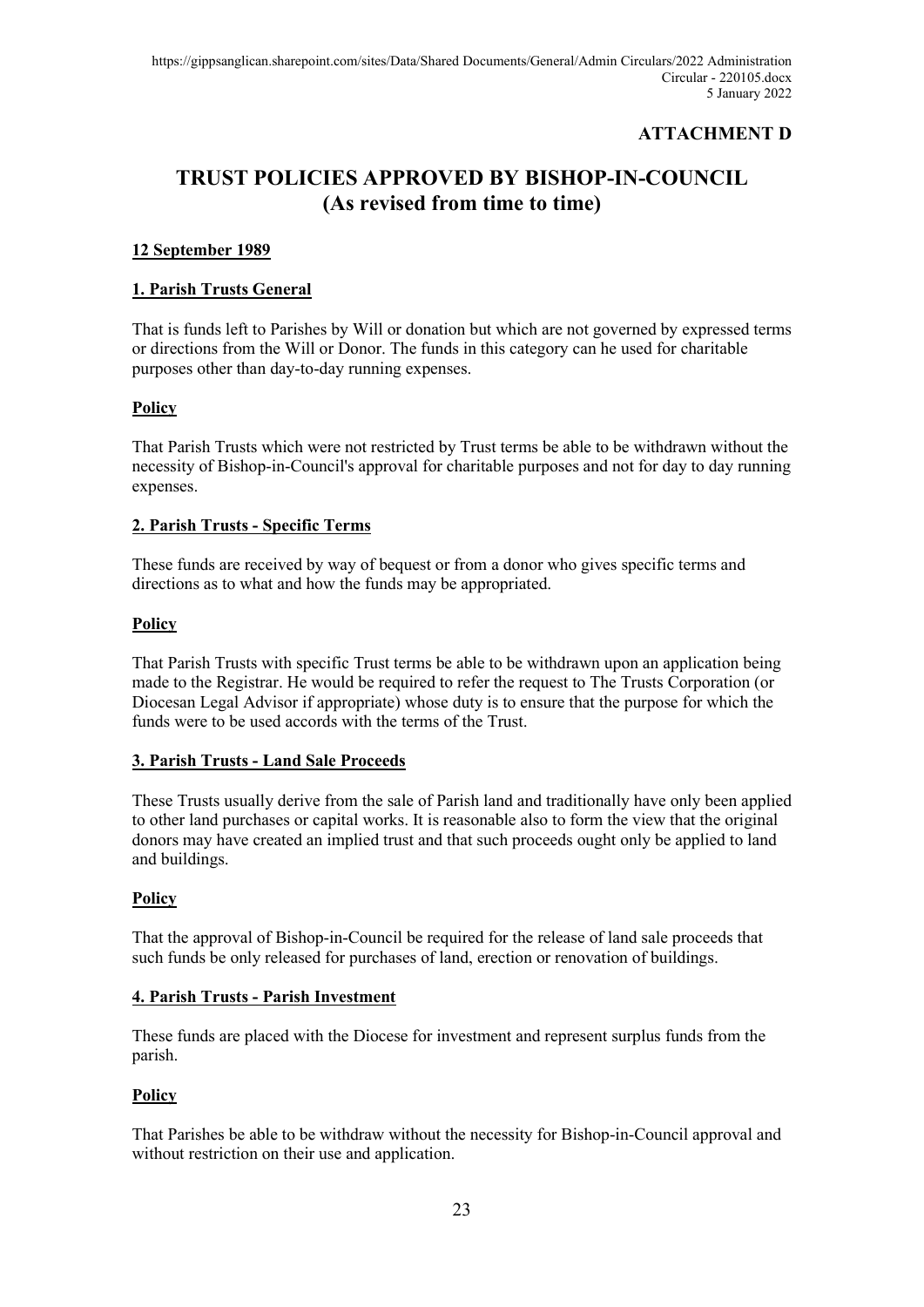#### **5. Parish Trusts - Parish Funds Raised for Particular Purposes.**

A parish may have a fund raising event to raise money for a particular purpose and moneys invested with the Diocese.

#### **Policy**

That funds be available for withdrawal provided it is for the stated purpose. Where it becomes impractical to apply funds for the stated purpose, application and approval be obtained from Bishop-in-Council to vary the terms.

#### **6. Diocesan Trusts**

It was noted that apart from those trusts which gave express authority to the Bishop of Gippsland to allocate, Diocesan Trust funds may only be appropriated on the authority of the Bishop-in-Counci1 as it may direct from time to time.

#### **13 December 2007**

#### **7. Sale of Church Property**

That in recognition of the wider needs of the church the net proceeds of the sale of all church properties be allocated as follows:

- 20% to the benefit of the Anglican Diocese of Gippsland, with current allocation being made for 18.5% to Redress costs and 1.5% to fund indigenous ministry;
- 80% being established as a Parish Trust for the particular parish in which the property is situated

This policy may be waived or varied by Bishop-in-Council

- in cases where, in the opinion of the Council, the parish's viability is at risk; or
- in respect of that portion of the funds that are to be used for capital purposes within the parish which have been approved by the Council as essential to its mission

(Amended 16 December 2021)

#### **8. Distribution of Interest on Trust Funds**

- That all income from trust funds be released for parish operating purposes in each financial year less the CPI minus 2% of capital.
- In relation to the annual income of the Gippsland Ministry Foundation, 10% and no more than 20% of the income of the Foundation is be applied to Aboriginal ministry in the diocese through the Gippsland Aboriginal Ministry Fund. (Added 14 April 2011)

Allowely

(Richard Connelly) **Registrar** 5 January 2022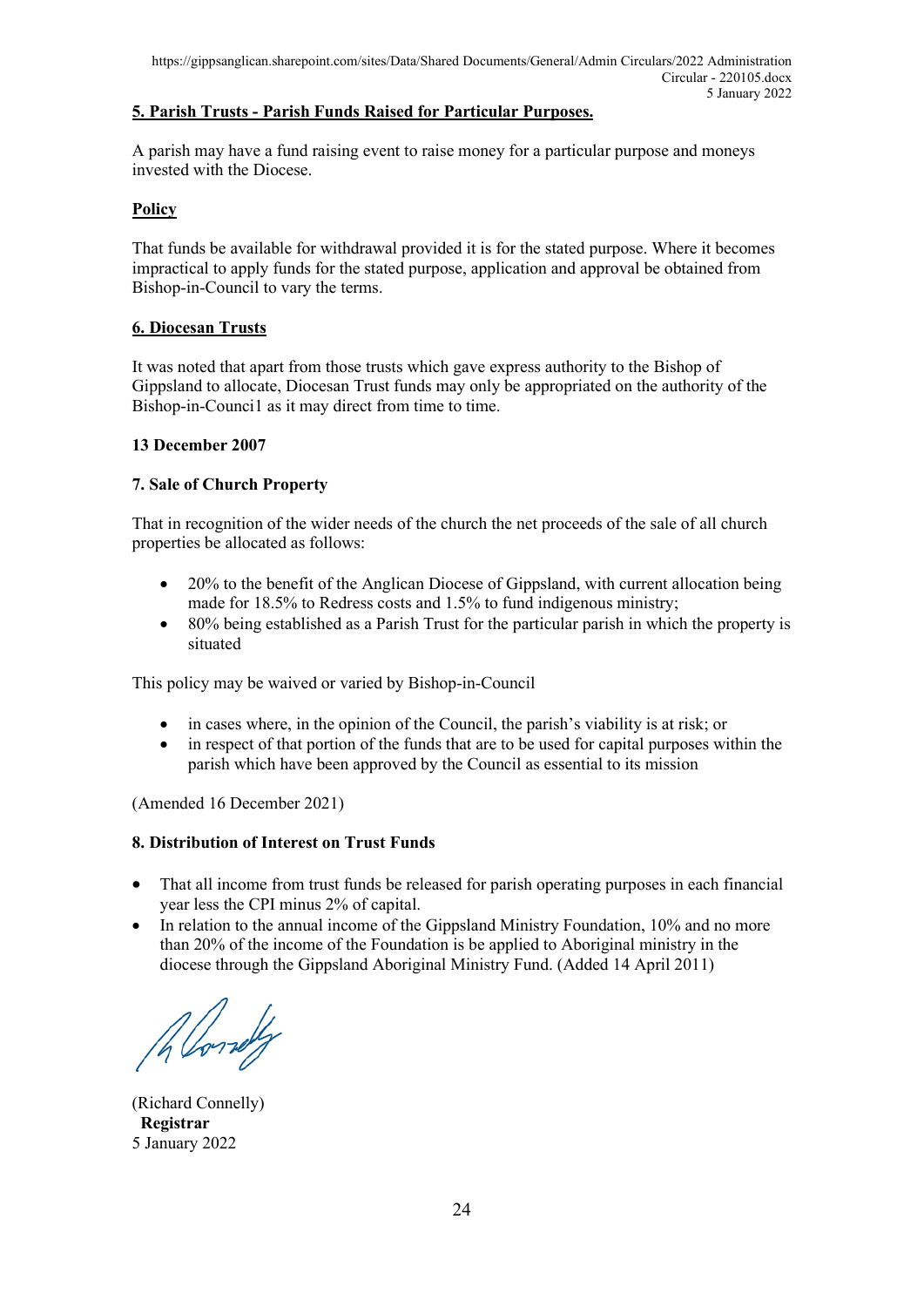### **TO REGISTRARS**

#### **24 February 2006**

#### **EXPLANATION OF APBA COPYRIGHT LICENCE FOR PARISHES**

It has been drawn to our attention that there are different understandings in Parishes relating to the need for a licence to reproduce material from APBA for regular use on Sundays and other times. This paper clarifies the situation for Parish and Diocesan staff.

### **Background**

APBA was approved for publication at the 1995 General Synod after which an agreement was reached between the Trust Corporation and EJ Dwyer to publish the book and material from it. EJ Dwyer in turn developed a process whereby Parishes and other Anglican entities could reproduce material from APBA upon conditions in the licence and the payment of an annual fee, which eventually settled at \$125.

EJ Dwyer went into liquidation in 1998 and the stocks of materials as well as existing policies were taken over by the Publishing Committee of Standing Committee to be managed by the General Synod Office. Each year the General Synod Office sent invoices to those Parishes that were on the list passed over from Dwyers.

It was clear that not every Parish was applying for a copyright licence but it was possible that every Parish that was regularly reproducing material was applying. With the resources in the GSO it was never possible to check.

### **Establishment of Broughton Publishing and epray**

Epray was made available in 2003 and it was decided that the purchase of epray would include the cost of the licence for APBA as well as the licence for the epray software. Any Parish that had been paying the \$125 APBA copyright licence was released from this payment through the payment of the \$145 annual epray licence payment.

Broughton Publishing was licensed by the Trust Corporation to sell APBA and also to collect the copyright licence fee on APBA. Since 2003, Broughton has been issuing the invoices and the licences for the APBA copyright licence.

#### **In summary,**

A Parish **does not need to apply** for an annual APBA copyright licence if:

- It has a current epray annual licence or
- It is not regularly reproducing material from APBA for Sunday, Christmas or Easter services.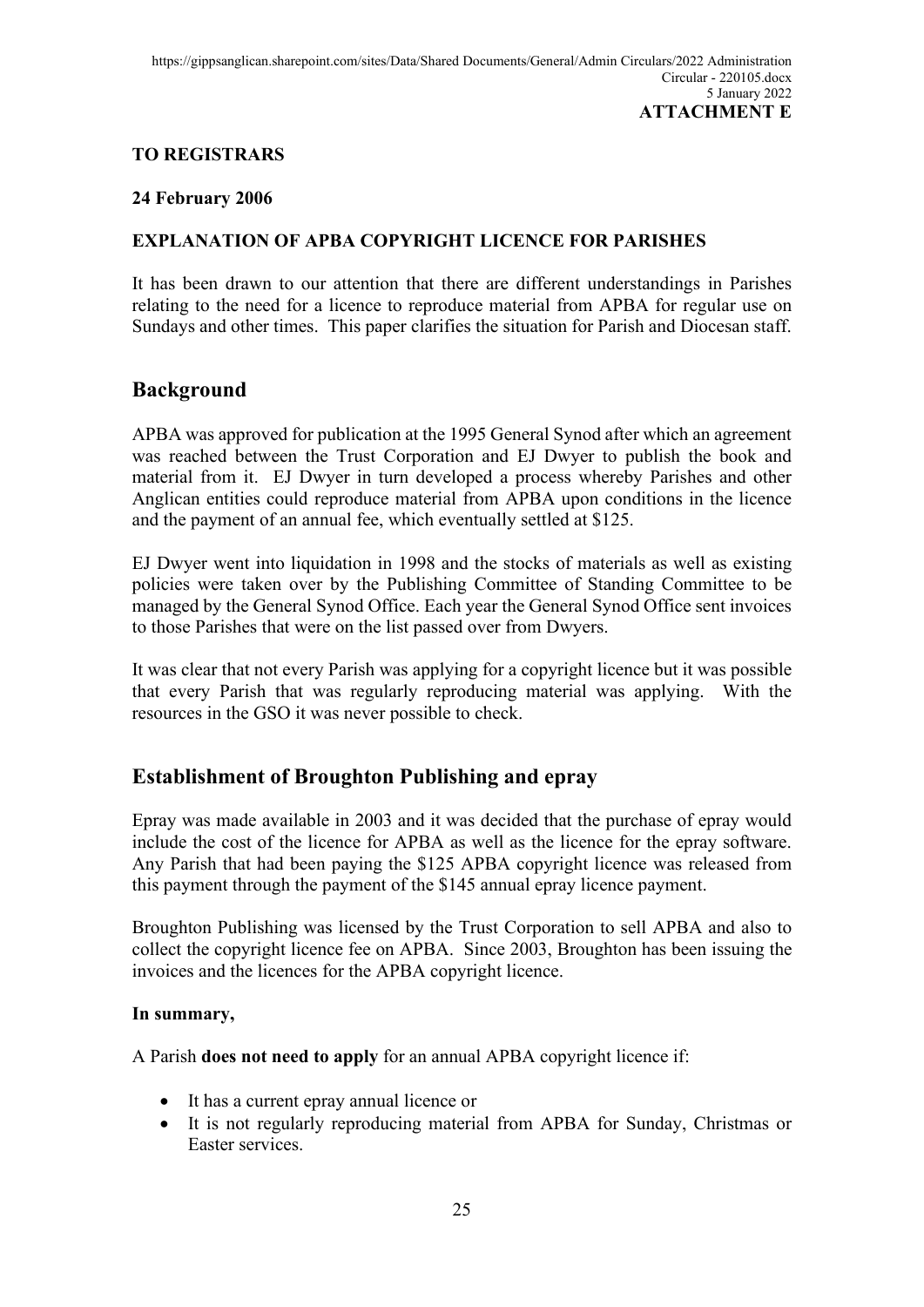A Parish **must apply** for an annual APBA copyright licence if:

- It does not have a current epray annual licence and
- It is regularly reproducing material from APBA for Sunday, Christmas or Easter services

A copy of the APBA licence rules is attached for your information.

It should be noted that the conditions are similar for schools, with some differences, but the annual amount is \$200.

A copy of the APBA rules for schools is also attached for your information.

Anyone requiring more information on this matter should contact Katherine Blyth, Manager, Broughton Publishing, on

(03) 9560 7077

or

[katherineblyth@e-pray.org.au](mailto:katherineblyth@e-pray.org.au)

## **IMPORTANT NOTICE**

### *RULES FOR REPRODUCTION OF MATERIAL FROM A PRAYER BOOK FOR AUSTRALIA (APBA)*

### A. **LICENSED CUSTOMISED SERVICES**

An **annual** licence for the reproduction of material from APBA for regular use on Sundays, including Easter and Christmas, and all services other than one-off events will be granted under the following conditions:

- "Material" refers to any material from APBA, which is the copyright of the Anglican Church of Australia, unless the publisher believes it excessive;
- The material reproduced can be re-used, and no dates need be printed;
- The reproduced copies must not be sold;
- The Liturgical guidelines of the General Synod must be followed;
- Permission must be sought of copyright holders for any material which is not the copyright of the Anglican Church of Australia;
- The copyright notice must appear on every copy, in the following form:

*Copyright © 1995, The Anglican Church of Australia Trust Corporation. From the text of A Prayer Book for Australia, published under the imprint of Broughton Books. Reproduced with permission.*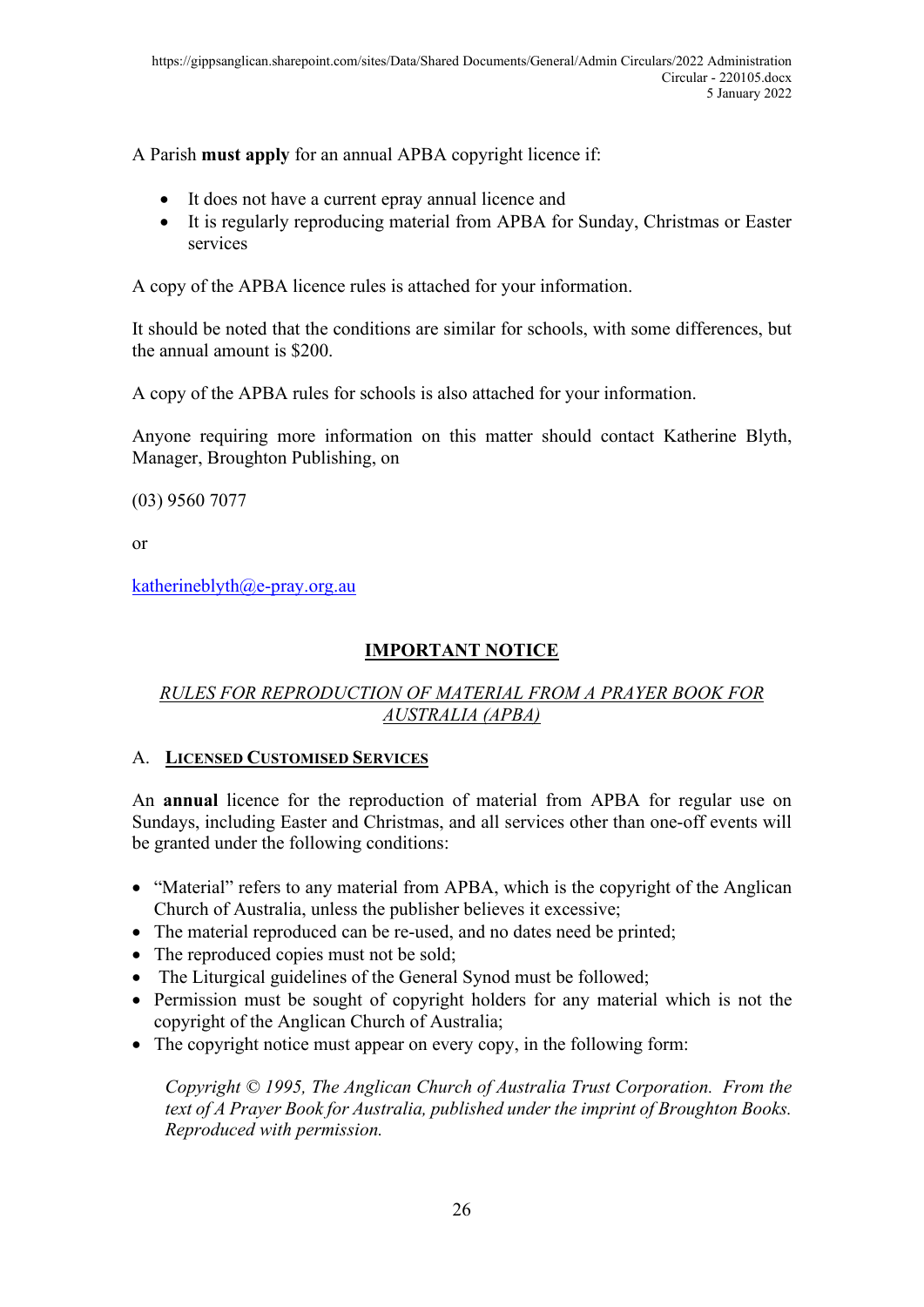- The applicant (parish, school or other body) must have purchased at least 20 copies of APBA Shorter Edition *or* 10 copies of the Complete Edition.
- *A Prayer Book for Australia is now available and can be purchased from John Garrett Publishing, Ph: (03) 9545 3111; Fax: (03) 9545 3222*
- A fee of \$125.00 must be paid; this annual fee is uniform, regardless of the size of the parish/school and includes the GST component. The licence runs for 12 months from date of payment of the fee.

*There is still the requirement to apply in writing each year, preferably between 1 October and 31 December, outlining what is to be reproduced.* **Licences granted after 1 October in any one year for the following year will also cover the rest of that earlier year at no extra charge**.

#### B. **ONE-OFF OCCASIONS (SUCH AS WEDDINGS, FUNERALS, BAPTISMS, BUT NOT REGULAR SUNDAY OR WEEKDAY SERVICES):**

**PERMISSION IS NO LONGER REQUIRED** and copies of the reproduction need not be sent to the General Synod Office. However, the following usual conditions remain:

- The reproduction must be dated, and cannot be sold;
- They cannot be re-used;
- The Liturgical guidelines laid down by the Anglican Church of Australia must be followed;
- Permission must be sought of copyright holders for any material which is not the copyright of the Anglican Church of Australia (as indicated in APBA);
- Each copy of the reproductions must carry the complete acknowledgment worded as in the italicised paragraph above;
- The parish, school or other body must have purchased at least 5 copies of *A Prayer Book for Australia*, Complete Edition.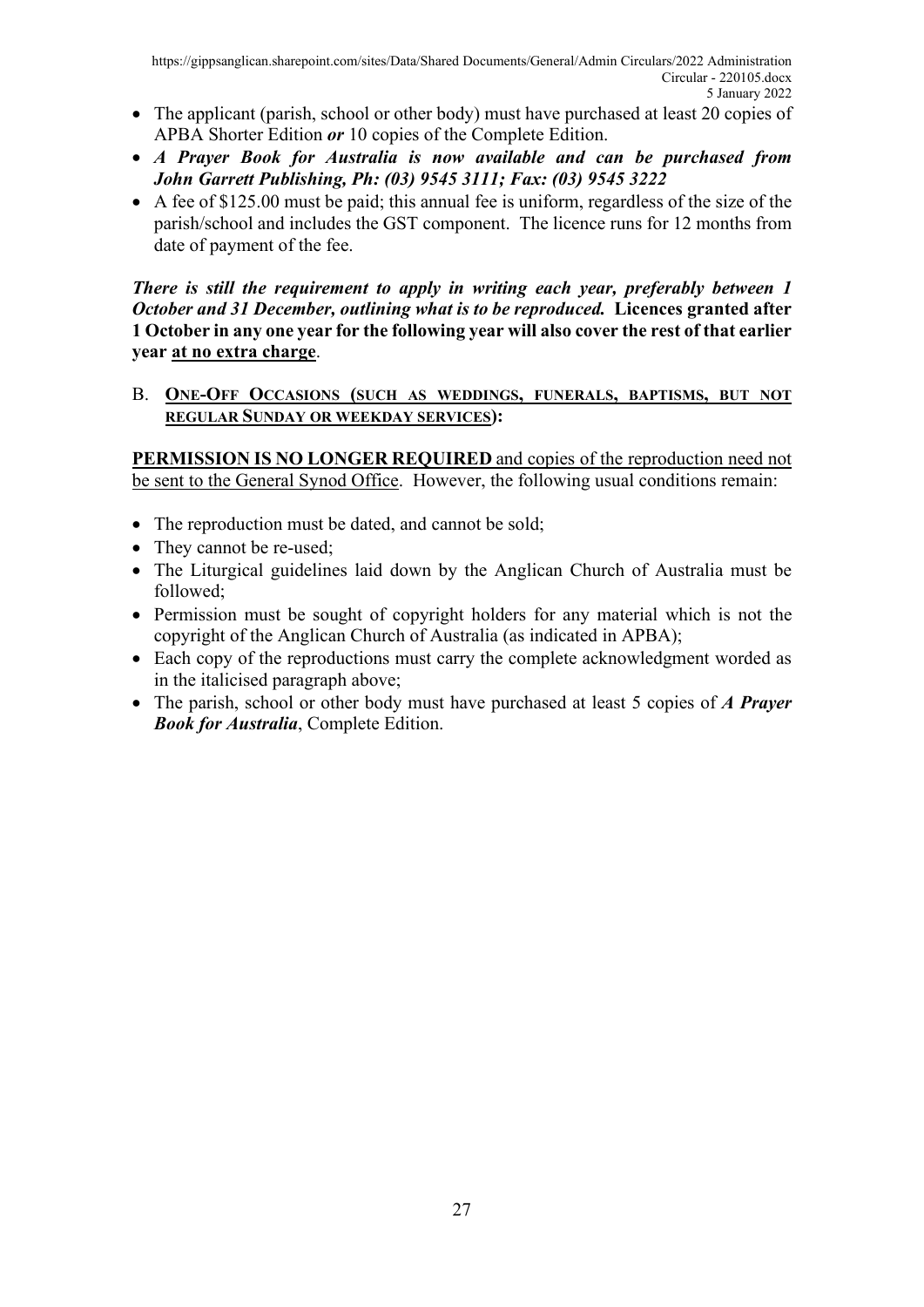## **ATTACHMENT F**

## **Anglican Diocese of Gippsland**

## **GUIDELINES ON CLERGY OCCUPANCY OF CHURCH-OWNED RESIDENCES**

These guidelines are for the use of parish clergy and the parish councils to clarify responsibilities in relation to clergy housing. They are designed to ensure that residences are maintained at an appropriate standard once they have been occupied.

Before the appointment is made, the parish members of the clergy appointments advisory board are responsible to provide the Bishop with a clear indication of the condition of clergy residences to be occupied by a new appointee. The Archdeacon has the responsibility to inspect the residence to ensure that it is up to an acceptable standard. These guidelines cover the position once upgrading before occupancy has been arranged.

As early as possible at the time of appointment to a parish the clergy member and the parish council, perhaps through the churchwardens, should consider these guidelines and come to a mutual understanding if there are to be any variations. This process is intended to prevent misunderstandings because of different expectations held by the clergy member and the parish council.

#### 1. **The Parish Council will:**

- a. in consultation with the relevant Archdeacon, ensure that the premises comply as far as is practicable with diocesan clergy residence standards and are in a reasonably fit condition for use as a clergy residence at the commencement of the occupancy;
- b. allow the clergy member and his or her family to occupy the residence as a private home and to place no obligation on the clergy member which would involve the parish use of any part of the rectory without his or her initiative;
- c. pay all maintenance costs, rates and other outgoings on the residence;
- d. complete without delay all reasonable repairs relating to the clergy members ordinary use and occupation of the residence; and
- e. give authority to the clergy member to effect repairs including those involving the engagement of tradespersons, on non-discretionary matters such as plumbing and electrical problems. An annual financial guideline of \$500 is recommended for these items.

#### 2. **The Clergy Member will:**

a. ensure that the premises are used only as a residence other than for any parish use agreed to by the clergy member;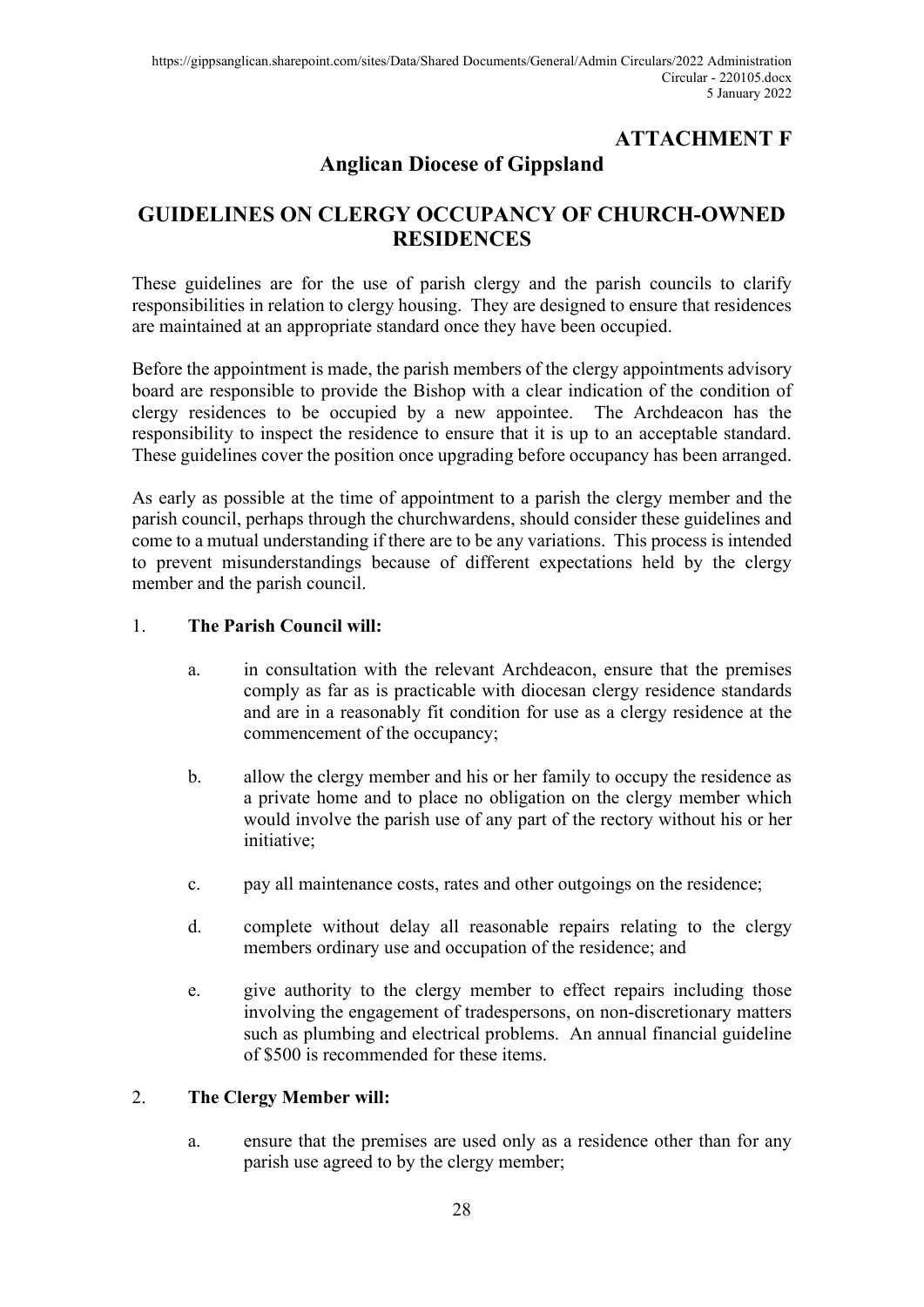- b. takes care of the residence and keeps it in a clean condition, in particular:
	- i. keep the grounds and gardens tidy and free from rubbish and the guttering and storm water downpipes free from debris and foul matter;
	- ii. take special care of the parish items within the residence including carpets and curtains;
	- iii. make no alterations or additions to the residence without the consent of the parish council;
	- iv. do no decorating that involves marking, defacing or painting any part of the premises, without the consent of the parish council;
	- v. ensure that nothing is done that might prejudice any insurance which the parish has in relation to the residence;
	- vi. notify the parish council promptly of any loss, damage or defect in the residence;
	- vii. take all reasonable precautions against the outbreak of fire in the premises; and
	- viii keep up and preserve in good condition the lawn and garden belonging to the residence.
	- **Note: Parishes are encouraged to assist clergy in relation to items listed under i. and viii. especially in cases where Rectories and gardens are extensive and bearing in mind that clergy are expected to be available to undertake ministerial responsibilities for six days per week.**

#### 3. **General**

The parish council and the clergy member will:

- arrange an inspection of the residence to be carried out by the churchwardens on an annual basis;
- facilitate the inspection of the residence by a diocesan representative from time to time.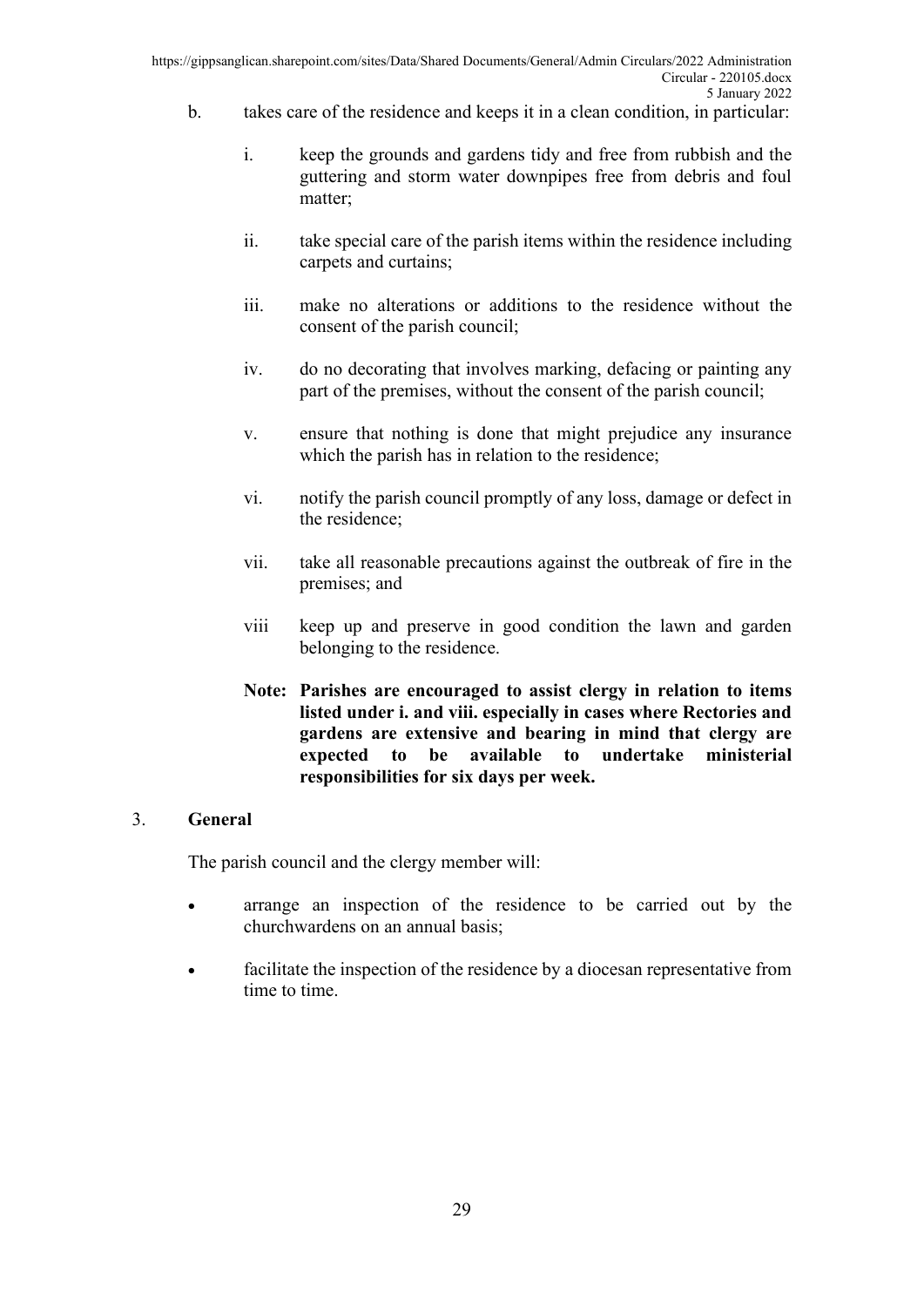## **Anglican Diocese of Gippsland**

## **CLERGY RESIDENCE STANDARDS**

#### **1. Planning Guidelines**

The following "benchmark" is used by Bishop-in-Council when considering plans for new residences or the upgrading of existing residences.

The residence should include as far as possible:

- 4 bedrooms
- 2 bathrooms
- a study (12 square metres with a minimum width of 3 metres)
- lounge room
- family room
- kitchen
- laundry
- double garage (preferably constructed as part of the residence and constructed of the same materials)

In planning clergy residences, particular attention should be given to separating the bedrooms and family living areas from the "public" areas such as the study and lounge room. If possible, there should be separate external access to the study.

The use of an architect is strongly recommended.

#### **2. Furnishings and Fittings**

The following items are normally required:

- a fenced area for the safety of children and for Rectory privacy;
- insect screenings on doors and windows and exterior openings such as chimneys;
- garage, or at least a carport with lock-up shed for tools, garden implements and storage space;
- rotary clothes hoist or other clothes line;
- television antenna;
- septic tank where sewerage is not available;
- appropriate fire extinguisher, properly maintained;
- floor coverings (carpet throughout except that the kitchen floor should have either kitchen carpet or hard coverings, and the laundry and bathroom(s) should have hard coverings);
- all windows to have curtains or drapes and security locks;
- built-in linen cupboard (recommended minimum dimensions 1.8 metres high, 1.8 metres wide, 0.6 metres deep);
- all bedrooms to be built-in wardrobes (recommended dimensions 1.8metres high, 1.8 metres wide, 0.6 metres deep) with drawers or shelves if requested;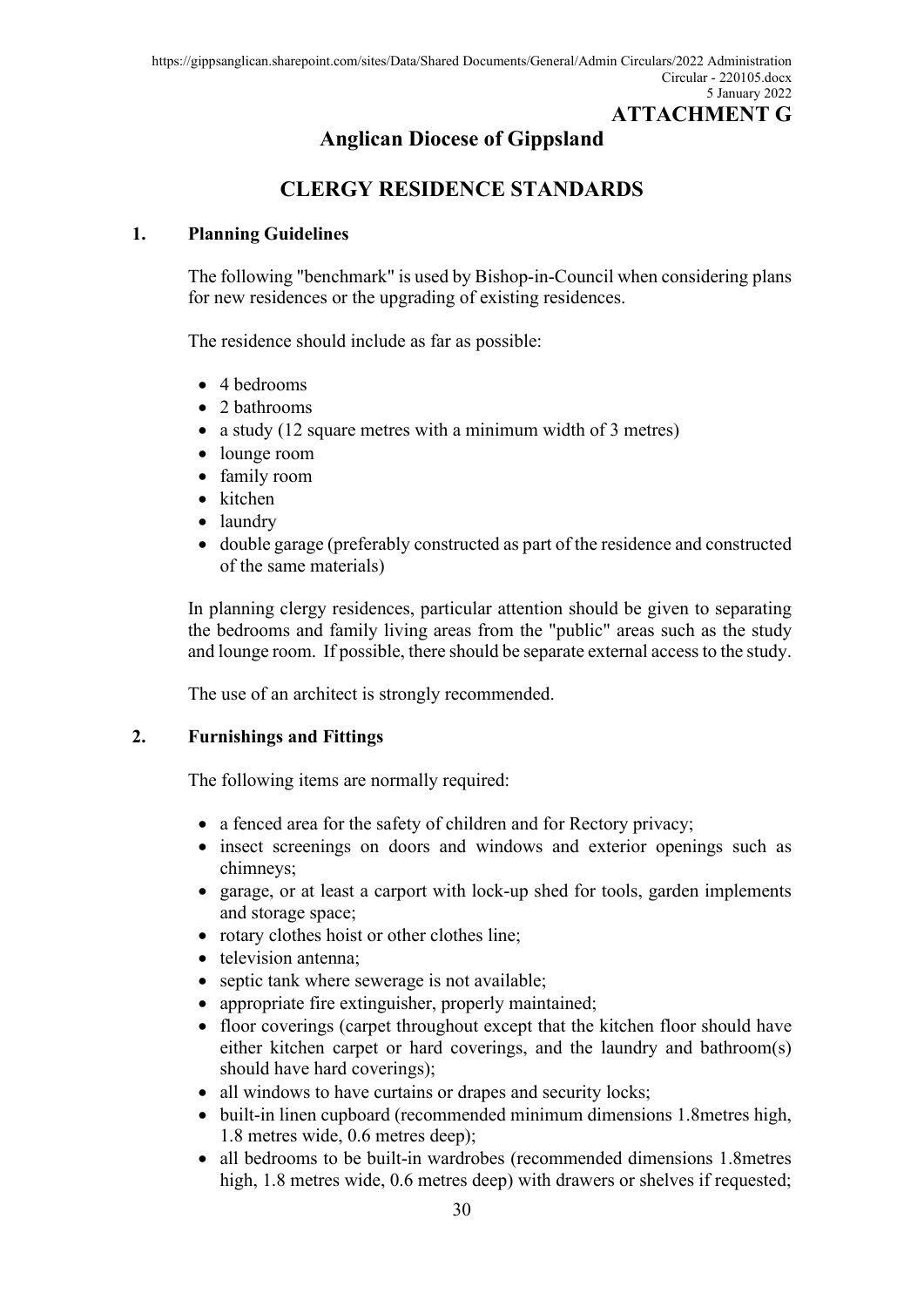- light fittings in all rooms;
- normal modern fixtures in kitchen, bathroom and laundry, including a hot water system and dishwasher;
- study furniture (a suggested minimum: bookshelves, large filing cabinet, cupboard space for robes and other equipment); and
- adequate provision for heating in living areas.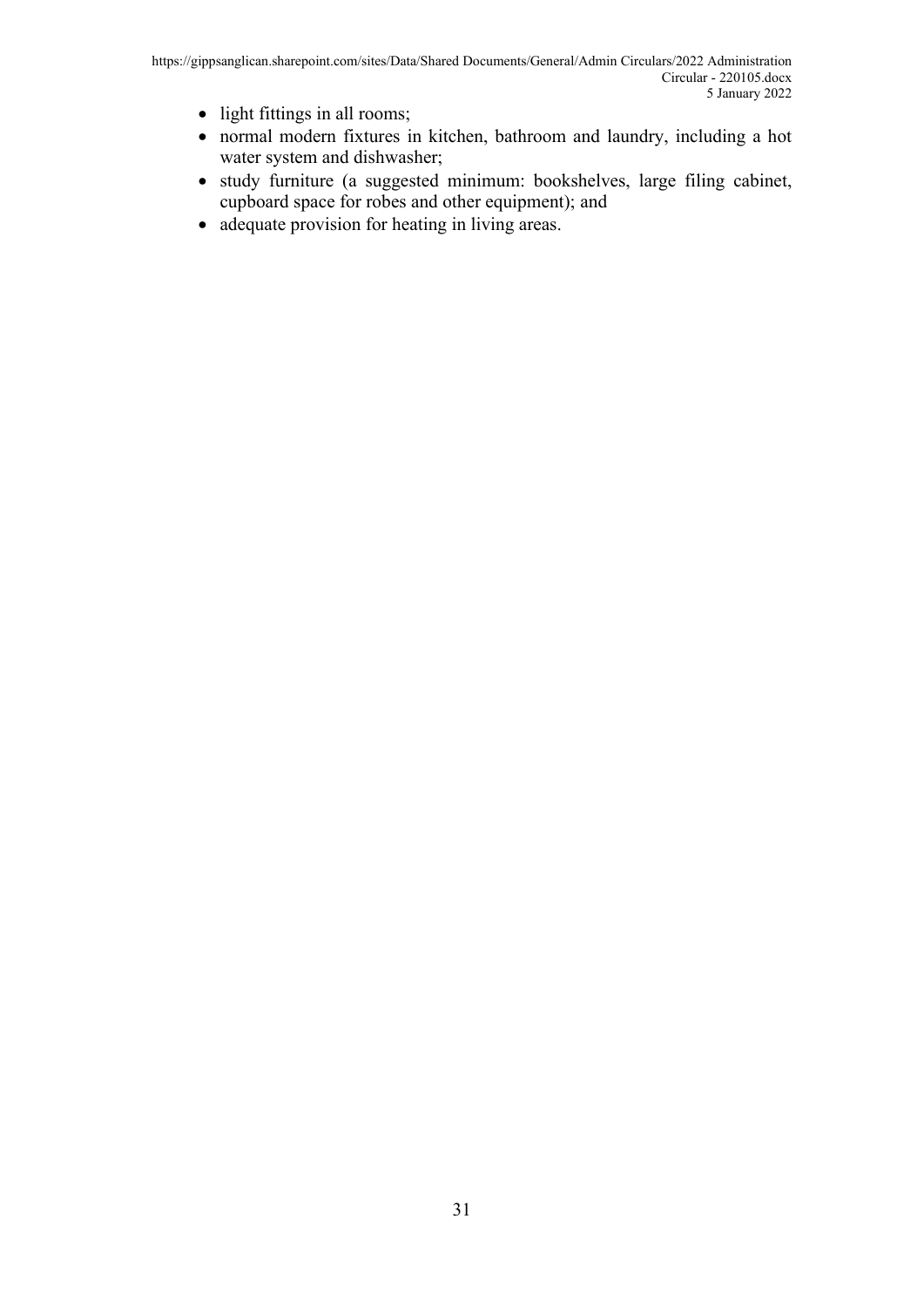#### **CAR LOANS POLICY**

*(Approved by Bishop-in-Council 21 April 2016)*

- 1. That Bishop-in-Council delegate to the Registrar authority to approve loan applications up to \$30,000, the repayment term was not to exceed five years.
- 2. That a maximum loan limit of \$40,000 be established. This limit to be adjusted annually on Consumer Price Index for Melbourne at the December quarter for the past twelve months.
- 3. That a minimum monthly loan repayment amount of \$300 be set. That up to one half of the car depreciation deposit may be applied towards repayment of any car loan.
- 4. That a purchaser has a minimum equity of 20% of the value of the proposed car purchase.
- 5. That the maximum loan period not exceed five years.
- 6. That loans be approved for new car purchases, and /or near new cars which still have at least one year remaining of new vehicle warranty.
- 7. That loans be approved for second hand vehicles provided the loan is for not more than 70% of the purchase price. Any second hand vehicle should not exceed five years of age at the time of purchase and have travelled less than 80,000 kilometres.
- 8. That an RACV vehicle examination be submitted with the purchase of a second hand vehicle, showing that the vehicle is of a reasonable standard. It is preferred that any used vehicle be purchased from a franchised Motor Car Dealer where title, condition and warranties apply.
- 9. That where possible, New Vehicle purchasers be encouraged to purchase vehicles subject to Fleet owners discount.
- 10. That funds only be allocated for the purchase of the principal family vehicle, However, a second vehicle will be considered for a spouse where living under the same Roof as the principal vehicle is garaged. The same conditions as above will apply. However the policy in item 3, re-depreciation deposit will not apply, for the second vehicle.
- 11. That the minimum sum advanced for major repairs be \$600 (excluding the purchase of tyres, normal wear and tear expenses).
- 12. That a person or persons be appointed in an advisory capacity to offer assistance of a technical or financial nature where an applicant desires such assistance.
- 13. That Bishop-in-Council may approve loans not in accordance with these provisions inextenuating circumstances.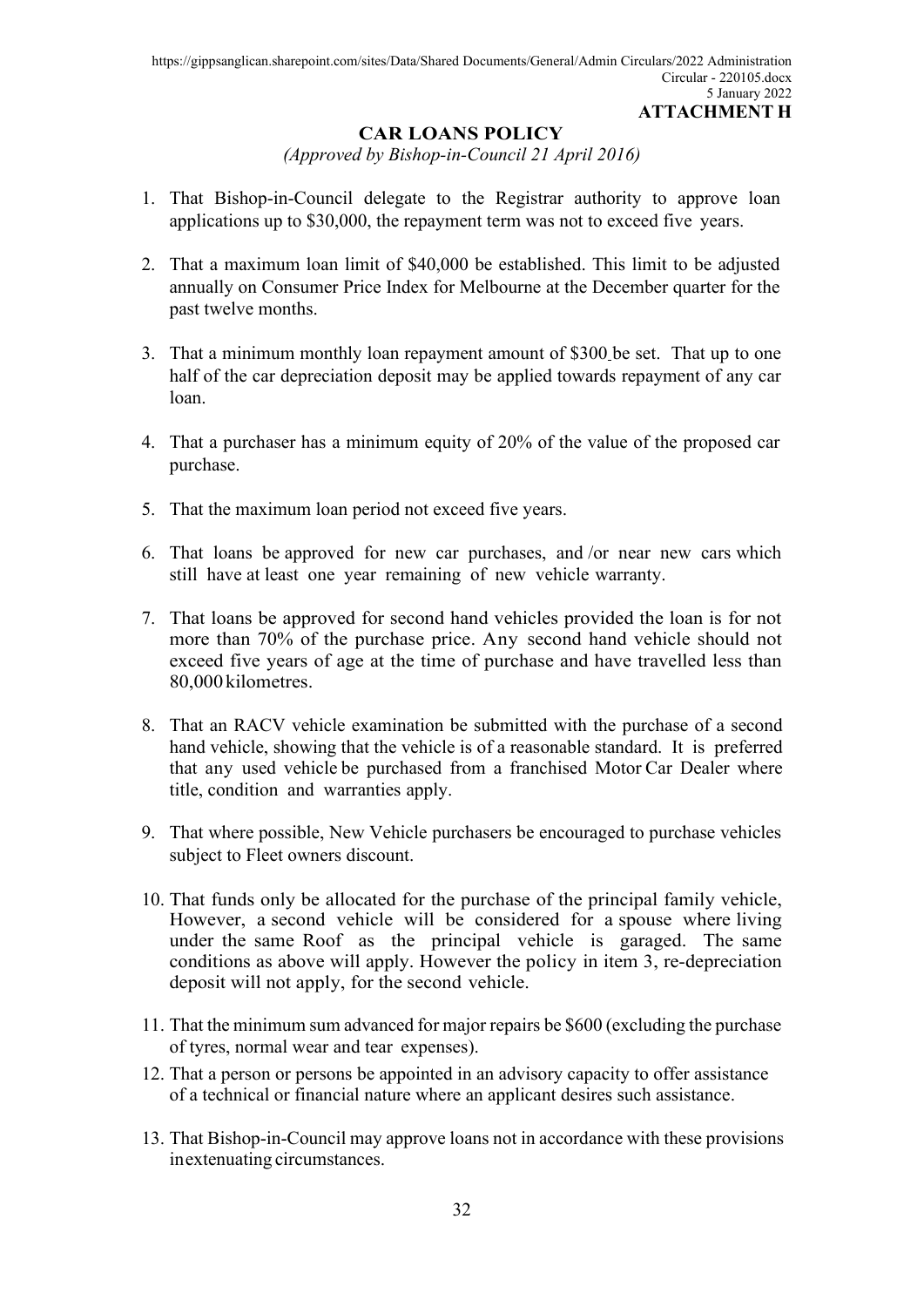## **ATTACHMENT I**

# **DIOCESE OF GIPPSLAND**

## **CLERGY LEAVE GUIDELINES**

#### **1. Introduction:**

The purpose of these guidelines is to set out the various forms of clergy leave. The guidelines were adopted by Bishop-in-Council on 8 December 2011.

The guidelines may be seen as either describing what it is good practice, except possibly for the one day off a week for clergy, and as a consequence not in need of synod legislation or if necessary some of the provisos might need to be provided for by future Synod legislation.

These guidelines should be discussed by parishes with their clergy and where there are issues to be resolved, these need to be worked out with the wardens and if necessary, the Parish Council, the Archdeacon or the Bishop.

## **Part 1 GENERAL WORKING CONDITIONS**

#### **2. Clergy hours**

- 1) A clergy member who is in full time service in a parish is generally expected to work six days a week and is entitled to one day off per week.
- 2) A day is to be defined as a minimum of two sessions, where a session is morning afternoon or evening
- 3) Sessions beyond this may be regarded as voluntary.
- 4) Any Sessions over 12 per week may be taken as TIL

#### **3. Days Off**

- 1) Where it is not possible for a clergy person to take a day off in a week due to a ministry commitment or commitments, another day in the same week should be taken.
- 2) When it is not possible to take a day off in a particular week, these days may be accumulated as TIL (Time in Lieu) and to be taken as soon as possible.

#### **4. Time in Lieu (TIL)**

That given the pressures demands of ministry and the difficulties clergy may have in having a regular day off , clergy be encouraged to work a TIL System.

- 1) TIL may be taken by clergy when:
	- i. Clergy have worked more than twelve sessions in a week
	- ii. A day off has not be taken in the week
- 2) TIL accrued should generally be taken within a six months period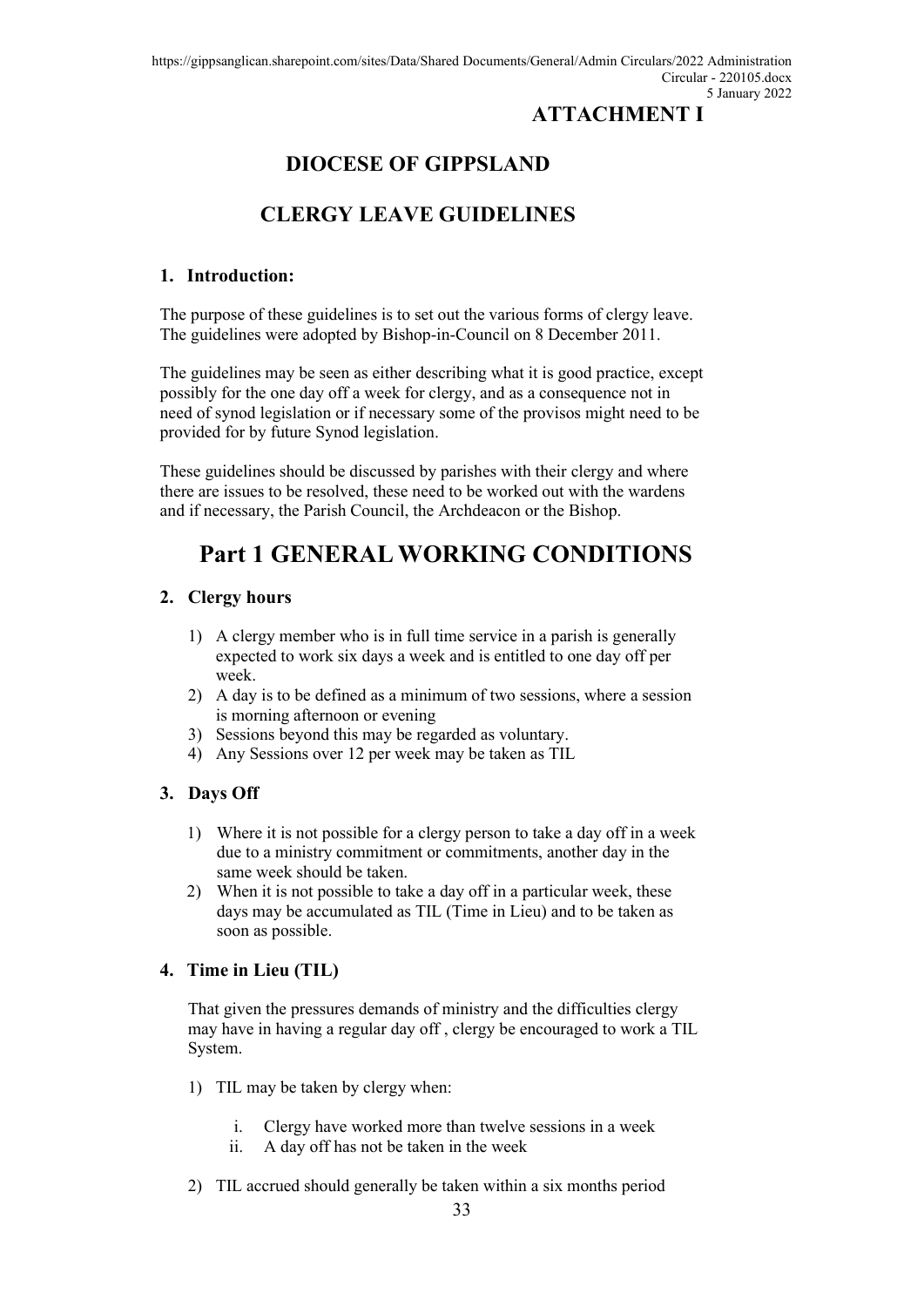unless other arrangements have been made.

#### **5. Clergy working conditions to be administered by Clergy, Wardens and when necessary the Bishop.**

A clergy member should decide working conditions in consultation with mentor, (professional development supervisor), wardens and the Bishop as the final arbitrator. In working these patterns out clergy be encouraged to have a rule of life, that is the basis for any criteria to assess performance.

# **PART 2- ANNUAL LEAVE**

Clergy annual leave is provided for in the Appointments Act 1994 as follows -

Recreation leave and temporary absence

24. "(1) The incumbent of a parish and an assistant minister in a parish is entitled to recreation leave at the rate of 28 days, including 4 Sundays, in each year of service in the parish.

(1A) For the purposes of sub-section (1), "year" means a year beginning on the date of induction, commissioning or licensing in the parish".

(2) An assistant minister shall take the leave at such time as is agreed with the incumbent.

(3) An incumbent or assistant minister in a parish shall not -

> (a) be absent from the parish or ministry for more than 72 hours without first advising the relevant Archdeacon and an officer of the parish; and

(b) be absent from the parish for more than 28 consecutive days without also first obtaining the approval of the Bishop.

(4) Recreation leave must be taken in the year in which it accrues or in the next succeeding year, unless the Bishop otherwise approves.

(5) Recreation leave accrued during an appointment to a parish must be taken before the end of that appointment."

Leave forms may be obtained from the Registry Office or on the Diocesan website (User name and password required). Clergy are requested to complete the form and send it to the Registry Office. The Registry will send a copy of the form to the relevant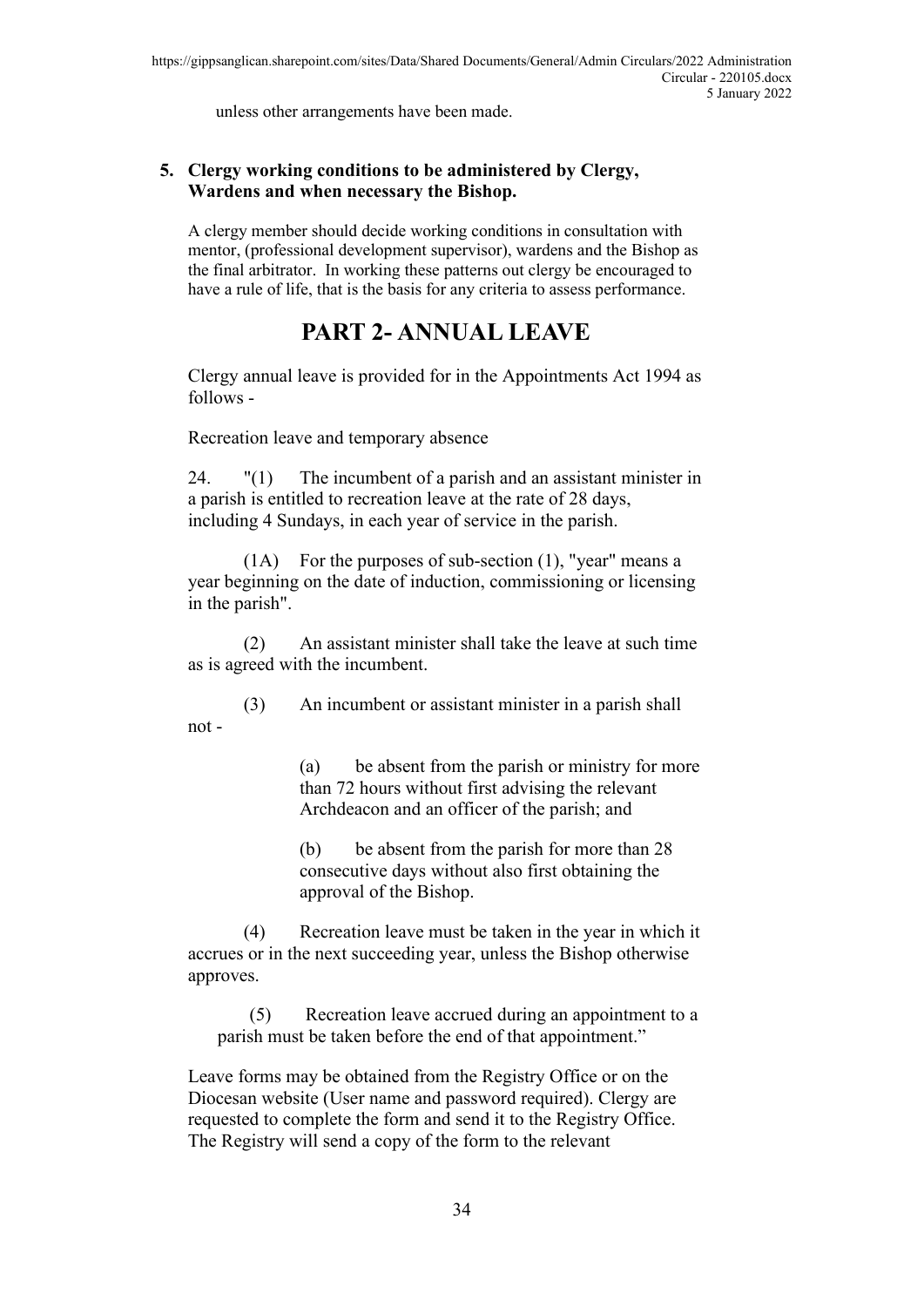archdeacon.

# **PART 3 - LONG SERVICE LEAVE**

The Long Service Leave Fund will provide funds for long service leave on the basis of a notional stipend determined by the Standing Committee of General Synod. In 2022 the notional stipend will be \$77,922pa and will be disbursed as follows:

|                                                                                                                                                                    | For leave commencing on or<br>after 1 January 2022 |
|--------------------------------------------------------------------------------------------------------------------------------------------------------------------|----------------------------------------------------|
| Cash Stipend paid to member (minimum)**                                                                                                                            | \$62,402                                           |
| Paid to parish to cover:<br>employer's superannuation contribution<br>$\bullet$<br>long service leave contributions<br>stipend continuation<br>insurance/WorkCover | \$15,520                                           |
| Total                                                                                                                                                              | \$77,922                                           |

\*\* While on long service leave the member is paid at his or her normal rate even if that rate exceeds \$62,402pa from 1 January 2022

In addition, during 2022 the supplementary allowance will be \$1,195.52 per week.

Further information on Long Service Leave is at Attachment A.

# **PART 4 STUDY LEAVE AND PROFESSIONAL DEVELOPMENT**

#### **6. Clergy Entitled to Two weeks Leave for Study and Professional Development**

- 1) A clergy member who is in full time service in that parish is entitled to two weeks study and professional development leave per year
- 2) This leave may be taken as a block or in part. As with all other leave when and how needs to be by mutual agreement with the Parish.
- 3) This leave can only be accumulated by agreement
- 4) The use of this leave should be as flexible as possible and not restricted to formal study programs but rather be in harmony with the life and Ministry directions of the clergy person has discerned in consultation with their professional development supervisor, mentor and the bishop.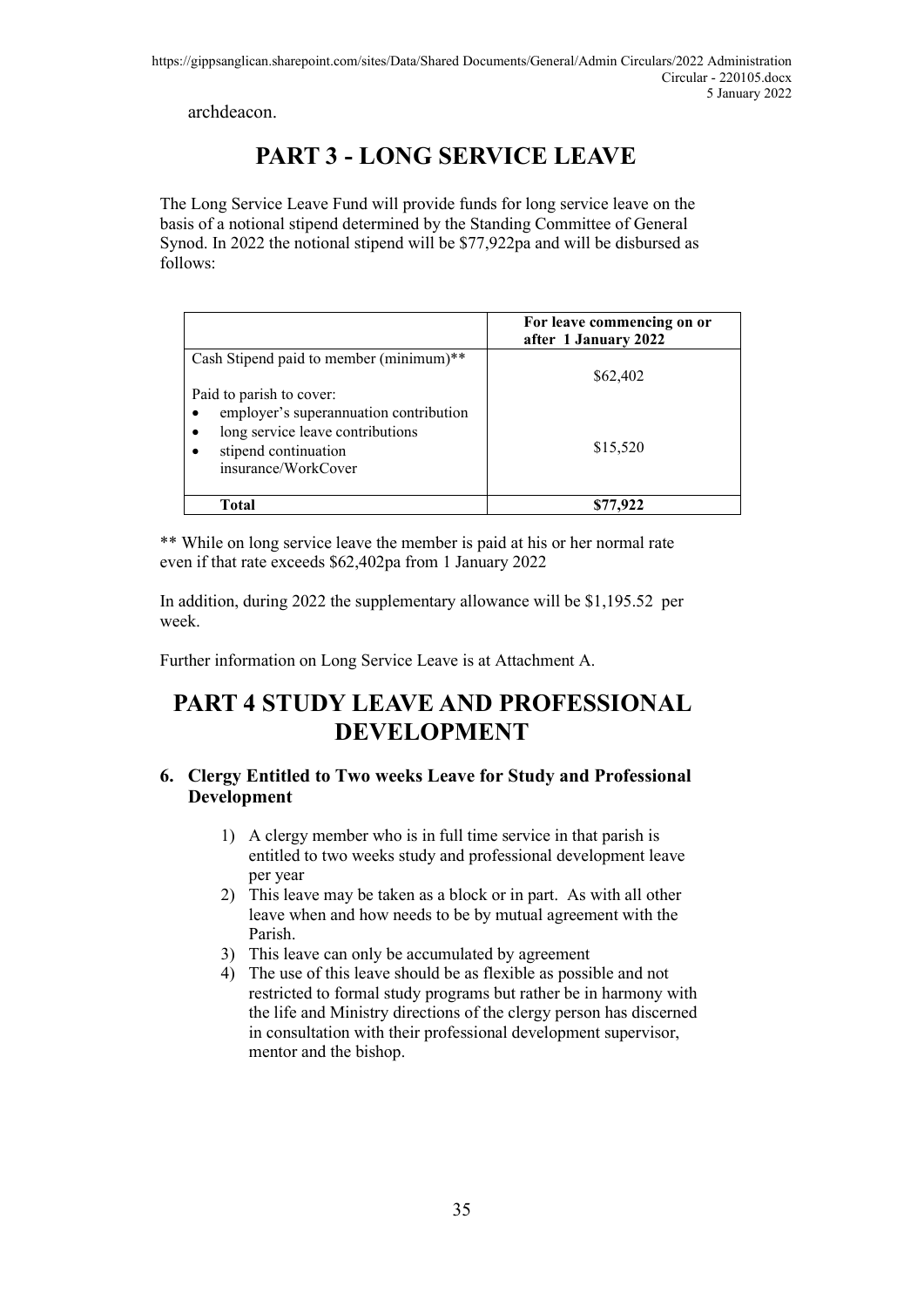# **PART 5 – SICK LEAVE, MATERNITY LEAVE, PATERNITY LEAVE, ADOPTION LEAVE AND COMPASSIONATE LEAVE**

#### **7. Awareness needed that Clergy are in need of these provisions**

Parishes need to be aware that clergy are entitled to Sick, Leave, Maternity Leave, Adoption Leave and Compassionate Leave. The social rule of thumb is two weeks sick leave a year. Unless a legislative path is chosen with regard to these provisions, then, given the diversity of circumstances and life situations it is suggested that these provisions are best provided for by the establishing of or extending existing financial provisions so that the burden on Parishes can be equitably shared. See below.

# **PART 6 – FINANCIAL PROVISIONS**

#### **8. Establishing a fund or extending the Provisions of Existing fund**

That financial provision is made so that the burden of sick leave, maternity leave and adoption leave is shared by the Parishes of the Diocese rather than by the Parish in which the Clergy Person resides. Current provisions whereby funding for sick leave is available after eight days of sickness, would seem to cover this adequately at the moment.

## **PART 7 – PART TIME MINISTRY**

#### **9. These Guidelines to apply pro rata to part time ministries**

A clergy member whose paying authority is a Parish Council and who is in part time service in that parish is entitled to the provisions of this ordinance, pro rata.

## **PART 8 - NOTES**

#### **10. Guidelines to be seen in the light of Ministry as a Vocation**

No provisions within this ordinance are to be seen as detracting from the essential nature of ministry as a vocation and that clergy are paid a stipend that they might serve God in whichever way God leads them.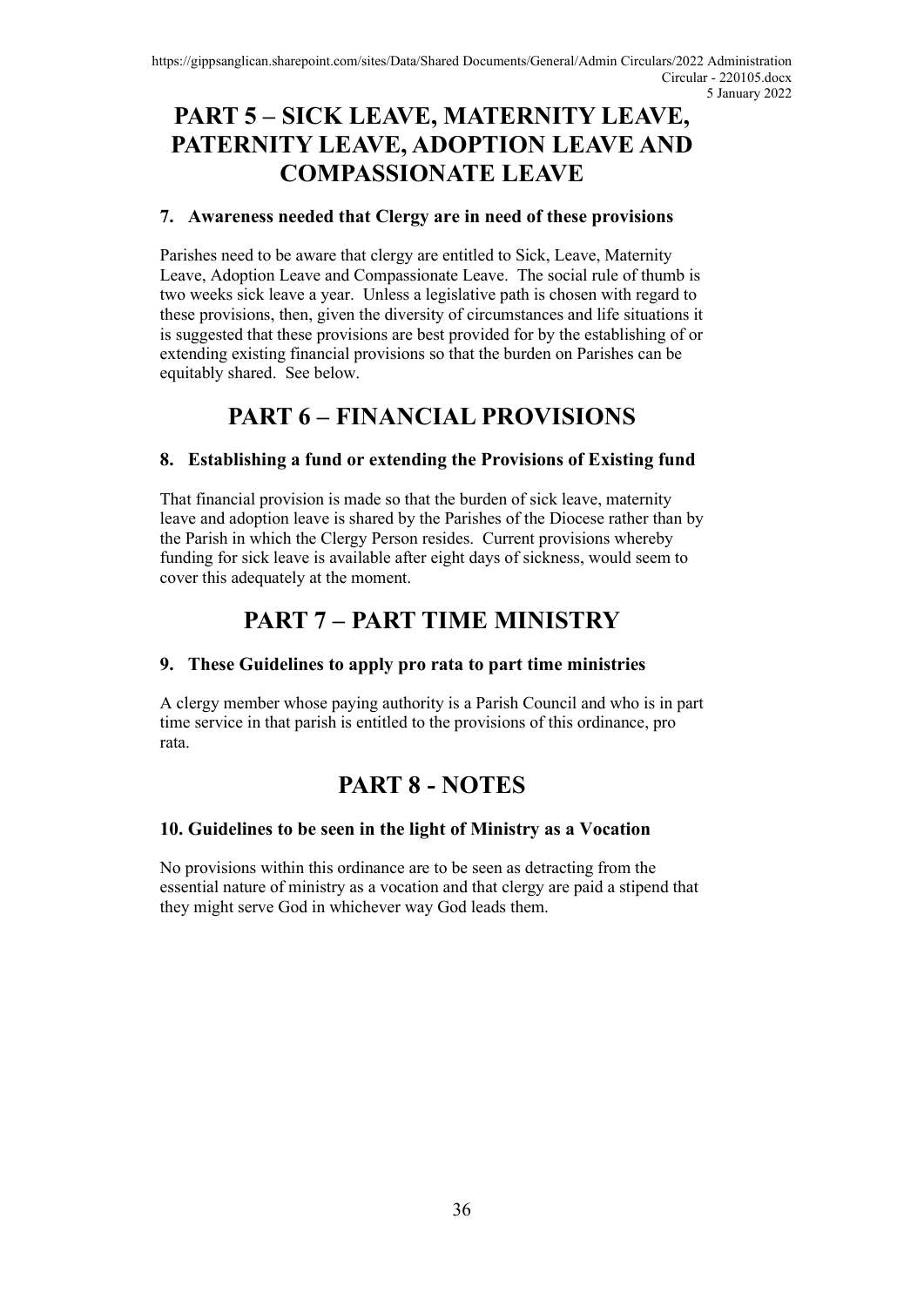## **DIOCESE OF GIPPSLAND PRIVACY POLICY FOR THE DIOCESE AND PARISHES**

#### **PURPOSE** To encourage sensitivity and appropriate respect for individuals in the collection and use of information for Church purposes. To provide formal guidelines for the Diocese and Parishes to ensure protection of people's privacy.

#### **GUIDELINES 1. Collection**

It is usual for the Parish Councils and the Diocese to collect personal information about Church members and potential Church members including their religious practices. In addition it is usual for the Diocese and Parish Councils to collect information from service providers, contractors and agents. It is important that the collection of personal information is fair, lawful and not intrusive. A person must be told the name of our organisation, the purpose of collection and how to get access to their personal information and what happens if the person chooses not to give the information.

#### **2. Use and disclosure**

In relation to Church Members or potential Church members it would only be normal to collect from such individual, the individual's name, contact details, date of birth and history of Church membership.

In relation to individuals acting as service providers, contractors or agents of the Diocese or of a Parish Council it would only be normal to collect from such individual the individual's name, contact details and relevant information concerning that individual's dealings with the Diocese or Parish Council.

Information should only be disclosed for the purpose it was collected (primary purpose) unless the person concerned has consented, or a secondary purpose is related to the primary purpose and a person would reasonably expect such use or disclosure. A normal secondary purpose is communication about our activities, funding needs and philosophies.

#### **3. Data quality**

Reasonable steps must be taken to ensure that the personal information collected, used or disclosed is accurate, complete and up-to-date.

#### **4. Data security**

Reasonable steps should be taken to protect the personal information held from misuse, loss and from unauthorised access, modification or disclosure.

#### **5. Openness**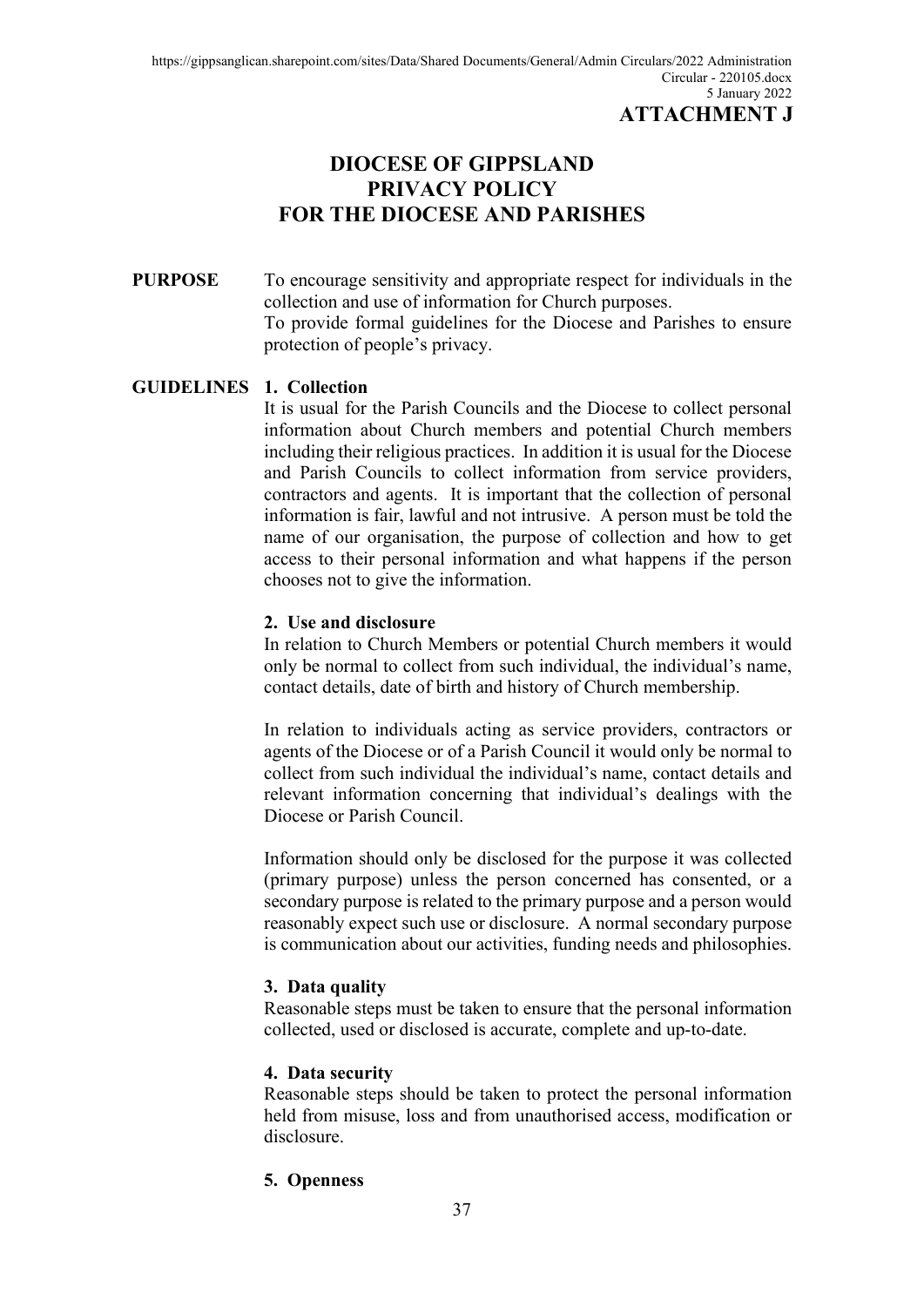A document should be available outlining the information handling practices of the Diocese and Parish Councils and made available to anyone who asks for it.

#### **6. Access and correction**

An individual has the right to access the personal information held by the Diocese or Parish Council about them. Unless exempted from doing so by law, individuals should be permitted access to their own records. It is intended that any request for such access be made through the Office of the Diocesan Registrar.

#### **7. Identifiers**

Identifiers that have been assigned by a Commonwealth Government agency (eg Tax File Number, Medicare number, Pension number etc.) should not be obtained, used or disclosed except where required by law (eg in the case of a Contractor – ABN No. or where funds are invested with the Diocese – TFN No.).

#### **8. Anonymity**

Individuals should be given the option to interact with the Diocese or a Parish Council anonymously whenever it is lawful and practicable to do so.

#### **9. Transborder data flows**

The Diocese and Parish Councils should only transfer personal information to a recipient in a foreign country in circumstances where the information will have the appropriate protection.

#### **10. Sensitive information**

Sensitive information will not be collected unless a person has consented to its collection, it is required by law, or the collection is necessary to prevent or lessen a serious and imminent threat to the life or health of any other individual.

#### **11. It is the policy of the Diocese that individual Parishes should adopt the Parish's own Privacy Policy.**

\*\*\* **Attached** to this document is a model privacy policy for each Parish to adopt and make available to those who have dealings with the Parish including Church Members. The document should only require modification where shown to become Parish specific.

===========================================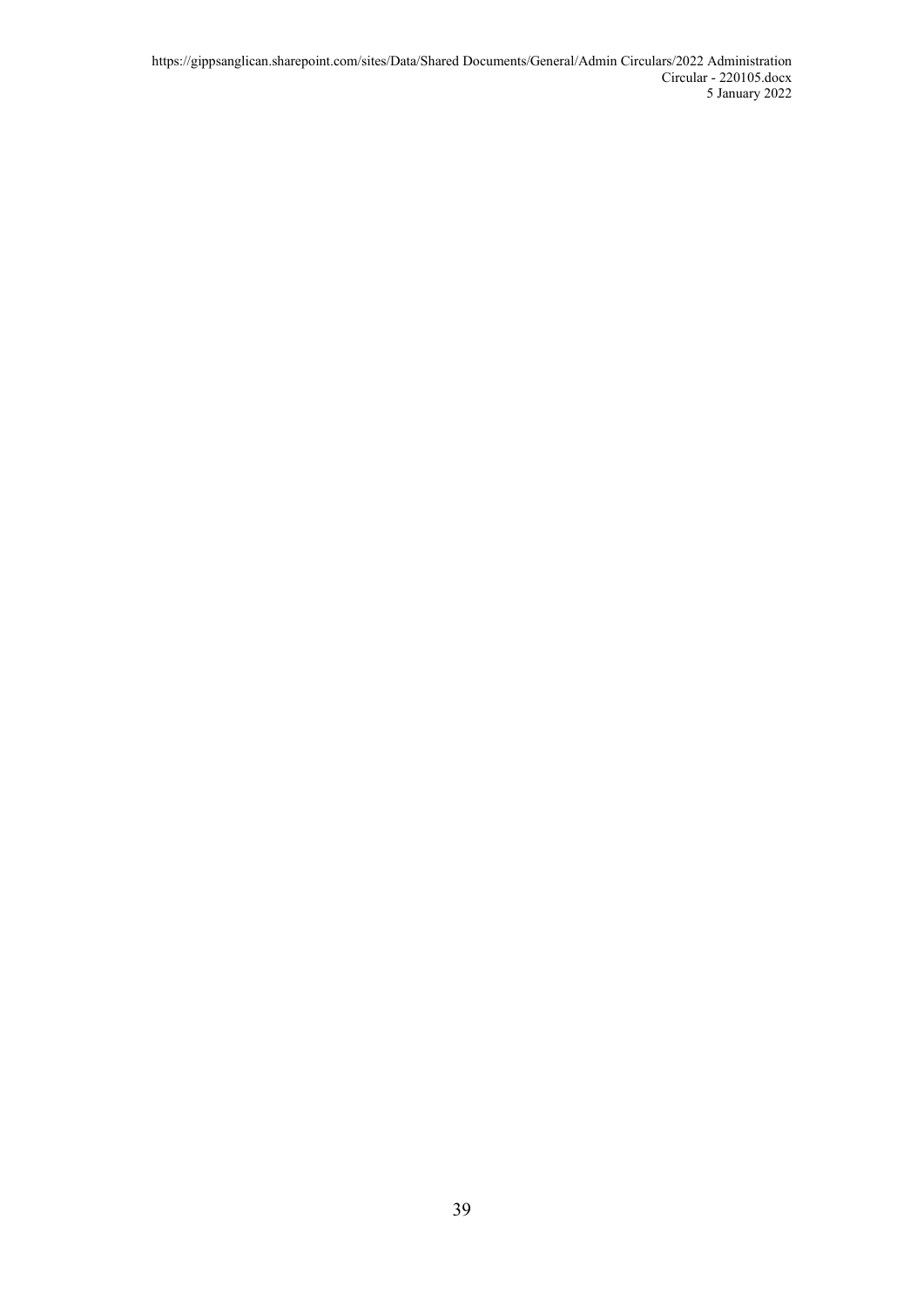## **ANGLICAN DIOCESE OF GIPPSLAND PRIVACY POLICY**

The Anglican Diocese of Gippsland ("**Diocese of Gippsland**") commits to protecting the privacy of personal information regarding potential Church members, Church members, service providers, contractors and agents.

#### **1. Collection**

In most circumstances information is collected directly from you. This may be through correspondence, E-mail, in person and by telephone. Indicative information we may collect includes your name, contact details, date of birth history of Church membership etc.

In relation to individuals acting as service providers, contractors or agents of the **Diocese of Gippsland** the information collected is confined to your name, contact details and relevant information concerning your dealings with the **Diocese of Gippsland**.

### **2. Purpose of Collection**

The information is collected for the purpose of recording members of the Parish and its congregations and to enable the Parish and Diocese to communicate about the activities of the Church, its funding needs and programs and its philosophies.

In relation to individuals acting as service providers, contractors or agents, the **Diocese of Gippsland** may use your information to access or use services provided by you or an organisation that you work for.

### **3. Use and disclosure of information**

We will only use or disclose information for the purpose it was collected (primary purpose) unless the person has consented, or the secondary purpose is related to the primary purpose and a person would reasonably expect such use or disclosure. A normal secondary purpose is communication about our activities, funding needs and philosophies.

#### **4. Accuracy of Personal Information**

We will take all reasonable steps to ensure the information we collect is accurate, complete and up-to-date at the time of collection. If your circumstances change or if you have reason to believe our records are not accurate, complete or up-to-date please contact us immediately and we will take all reasonable steps to amend the information in accordance with the above criteria or an alternative may be discussed with you.

#### **5. Openness**

A document is available outlining the information handling practices of the **Diocese of Gippsland** and made available to anyone who asks for it.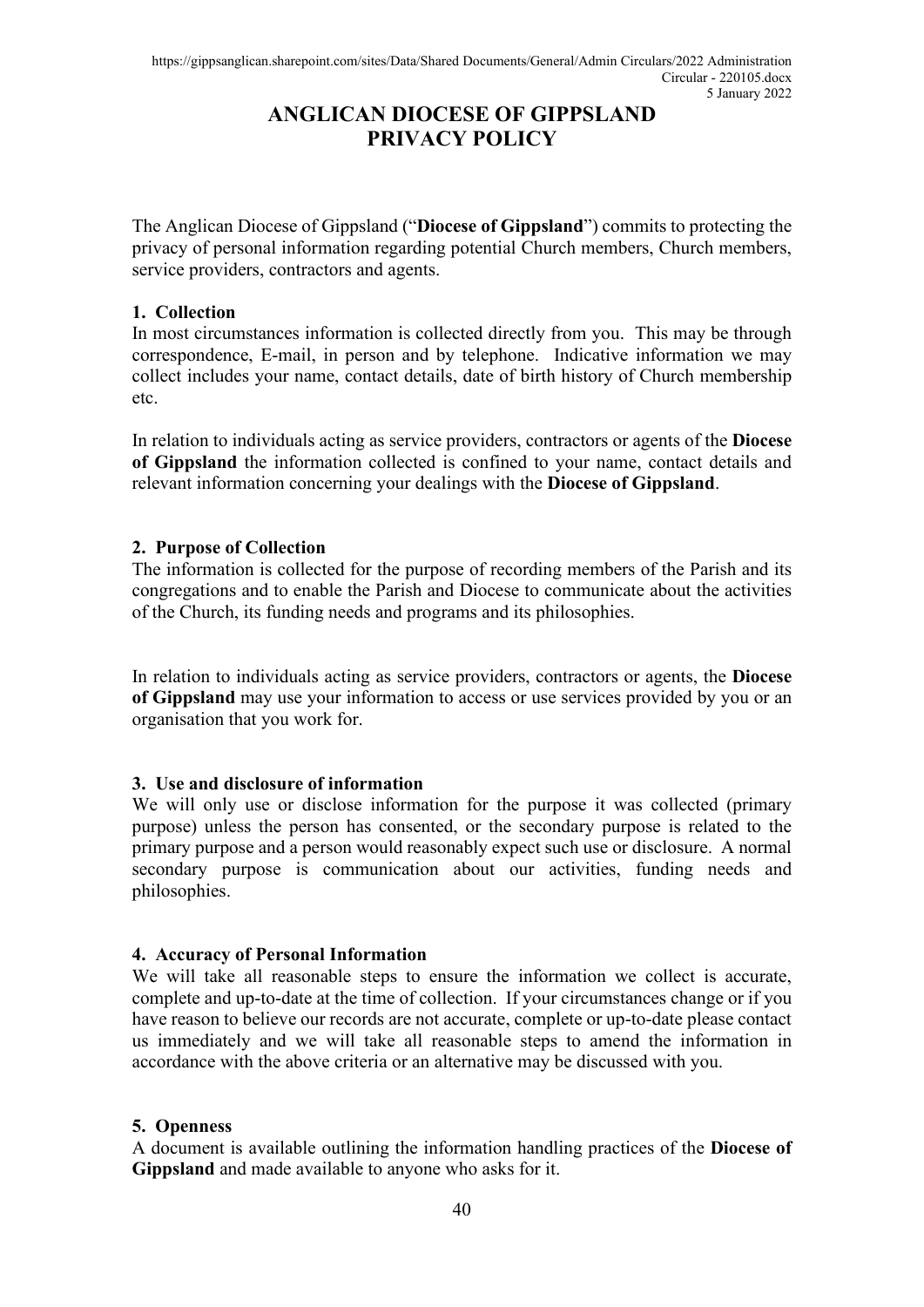#### **6. Access**

You may request the right to access the personal information that we hold about you. However, our discretion, duties and obligations under the Law may restrict your access. Given this, all reasonable actions will be taken to assist access or to address any reasons you have to seek access. If access is deniable we will provide you with reasons in accordance with the Law. If access is provided a reasonable fee may be charged for the time and other costs incurred in providing access. Individuals may apply for access to the personal information held about them by application to the Diocesan Registrar.

### **7. Identifiers**

Identifiers that have been assigned by a Commonwealth Government agency (eg Tax File Number, Medicare number, Pension number etc.) will not be adopted, used or disclosed except where required by law (eg in the case of a Contract).

### **8. Anonymity**

Individuals are given the option to interact with the **Diocese of Gippsland** anonymously whenever it is lawful and practicable to do so.

### **9. Transborder data flows**

The **Diocese of Gippsland** will only transfer personal information to a recipient in a foreign country in circumstances where the information will have the appropriate protection.

### **10. Sensitive information**

Sensitive information will not be collected unless a person has consented to its collection, it is required by law, or the collection is necessary to prevent or lessen a serious and imminent threat to the life or health of any other individual.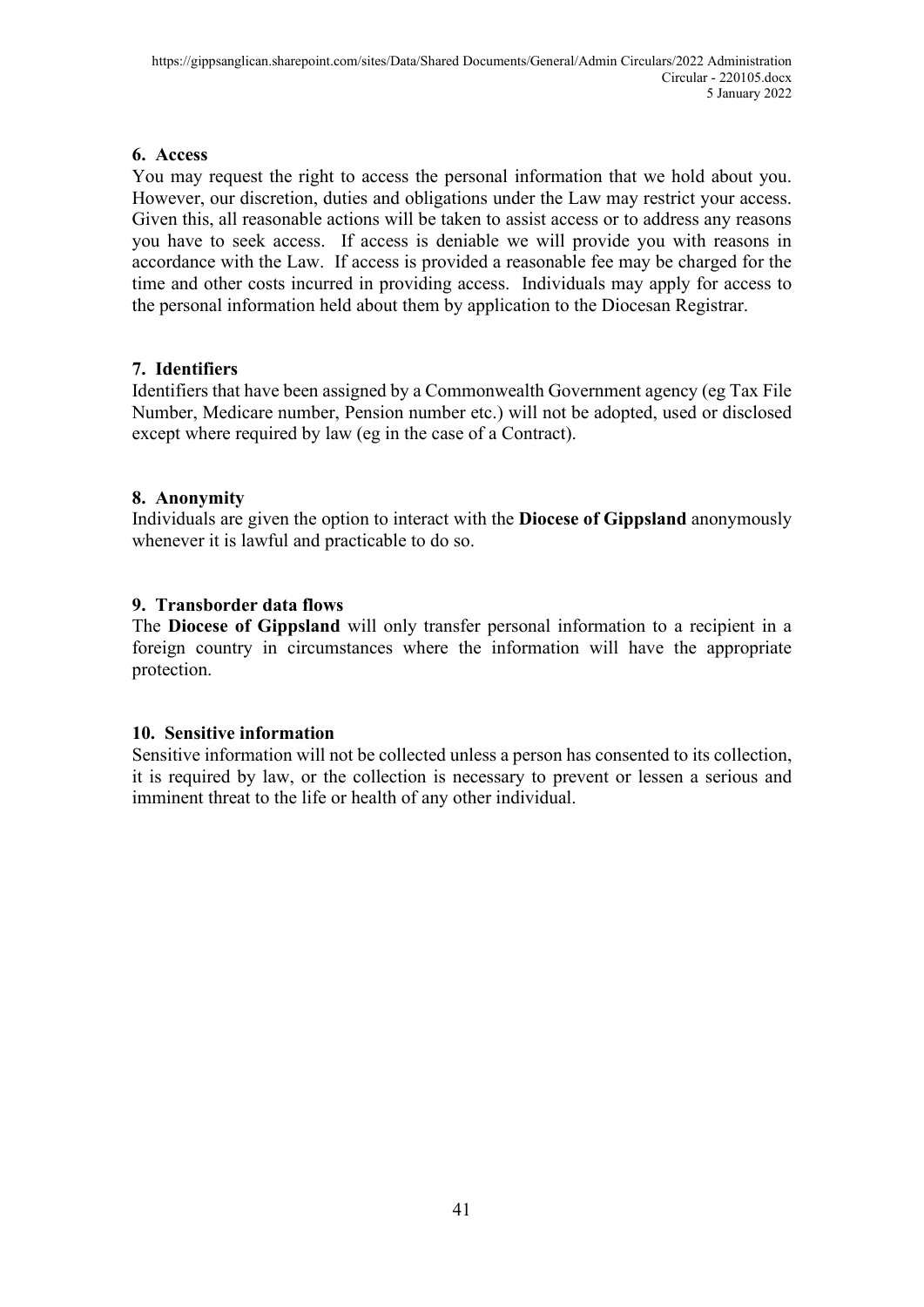## **ANGLICAN DIOCESE OF GIPPSLAND PRIVACY POLICY OF THE PARISH OF ####**

The Parish Council of the Parish of #### in the Anglican Diocese of Gippsland ("**Parish Council**") commits to protecting the privacy of personal information regarding potential Church members, Church members, service providers, contractors and agents.

#### **1. Collection**

In most circumstances information is collected directly from you. This may be through correspondence, E-mail, in person and by telephone. Indicative information we may collect includes your name, contact details, date of birth history of Church membership etc.

In relation to individuals acting as service providers, contractors or agents of the **Parish Council** the information collected is confined to your name, contact details and relevant information concerning your dealings with the **Parish Council**.

#### **2. Purpose of Collection**

The information is collected for the purpose of recording members of the Parish and its congregations and to enable the Parish and Diocese to communicate about the activities of the Church, its funding needs and programs and its philosophies.

In relation to individuals acting as service providers, contractors or agents, the **Parish Council** may use your information to access or use services provided by you or an organisation that you work for.

#### **3. Use and disclosure of information**

We will only use or disclose information for the purpose it was collected (primary purpose) unless the person has consented, or the secondary purpose is related to the primary purpose and a person would reasonably expect such use or disclosure. A normal secondary purpose is communication about our activities, funding needs and philosophies.

#### **4. Accuracy of Personal Information**

We will take all reasonable steps to ensure the information we collect is accurate, complete and up-to-date at the time of collection. If your circumstances change or if you have reason to believe our records are not accurate, complete or up-to-date please contact us immediately and we will take all reasonable steps to amend the information in accordance with the above criteria or an alternative may be discussed with you.

#### **5. Openness**